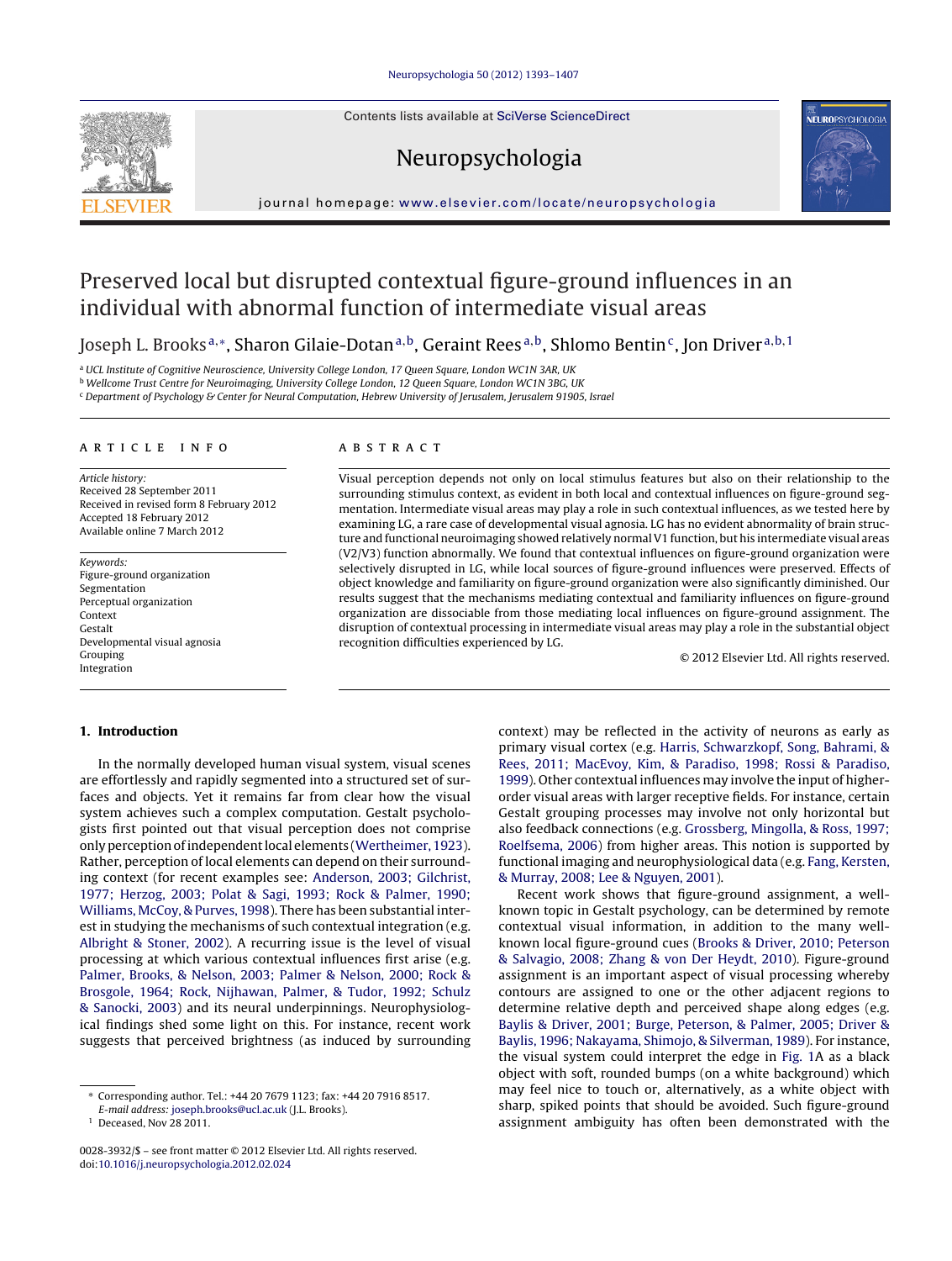<span id="page-1-0"></span>

**Fig. 1.** Examples of how perceived shape depends on figure-ground organization. (A) The shape along the central vertical edge can be perceived as a white object with sharp, spiked points on a black background or a black object with soft, rounded bumps on a white background. Which of these two interpretations is perceived depends on figure-ground organization across the edge. (B) The well-known facesvase drawing by Rubin demonstrate how the same edges can depict either two profile faces or a central vase depending on the figure-ground organization across the edges.

well-known faces-vase drawing (Fig. 1B) described by [Rubin](#page-14-0) [\(1921\).](#page-14-0) Figure-ground assignment is influenced by local image factors such as convexity [\(Kanizsa](#page-14-0) [&](#page-14-0) [Gerbino,](#page-14-0) [1976;](#page-14-0) [Stevens](#page-14-0) [&](#page-14-0) [Brookes,](#page-14-0) [1988\),](#page-14-0) edge-region relationships ([Palmer](#page-14-0) [&](#page-14-0) [Brooks,](#page-14-0) [2008\),](#page-14-0) surface curvature information ([Palmer](#page-14-0) [&](#page-14-0) [Ghose,](#page-14-0) [2008\),](#page-14-0) as well as cognitive factors such as previous experience [\(Peterson](#page-14-0) [&](#page-14-0) [Enns,](#page-14-0) [2005;](#page-14-0) [Peterson](#page-14-0) [&](#page-14-0) [Gibson,](#page-14-0) [1994a;](#page-14-0) [Peterson,](#page-14-0) [Harvey,](#page-14-0) [&](#page-14-0) [Weidenbacher,](#page-14-0) [1991\)](#page-14-0) and attention ([Baylis](#page-13-0) [&](#page-13-0) [Driver,](#page-13-0) [1995;](#page-13-0) [Huang](#page-13-0) [&](#page-13-0) [Pashler,](#page-13-0) [2009;](#page-13-0) [Vecera,](#page-13-0) [Flevaris,](#page-13-0) [&](#page-13-0) [Filapek,](#page-13-0) [2004\).](#page-13-0) Neurons in V1 and V2 code the direction of figure-ground assignment across an edge [\(Fang,](#page-13-0) [Boyaci,](#page-13-0) [&](#page-13-0) [Kersten,](#page-13-0) [2009;](#page-13-0) [Qiu](#page-13-0) [&](#page-13-0) [von](#page-13-0) [Der](#page-13-0) [Heydt,](#page-13-0) [2005;](#page-13-0) [Zhou,](#page-13-0) [Friedman,](#page-13-0) [&](#page-13-0) [von](#page-13-0) [Der](#page-13-0) [Heydt,](#page-13-0) [2000\)](#page-13-0) suggesting that early visual areas can have a strong representation of this important visual property. However, responses of these neurons are notably modulated by contextual information that falls outside the neuron's classical receptive field ([Zhang](#page-14-0) [&](#page-14-0) [von](#page-14-0) [Der](#page-14-0) [Heydt,](#page-14-0) [2010\).](#page-14-0) This suggests a mechanism which must integrate information across the visual field through connections with other neurons perhaps including feedback from higher level neurons with larger receptive fields ([Jehee,](#page-14-0) [Lamme,](#page-14-0) [&](#page-14-0) [Roelfsema,](#page-14-0) [2007;](#page-14-0) [Roelfsema,](#page-14-0) [Lamme,](#page-14-0) [Spekreijse,](#page-14-0) [&](#page-14-0) [Bosch,](#page-14-0) [2002\).](#page-14-0)

Neurophysiological work in V1 and V2 neurons ([Sugihara,](#page-14-0) [Qiu,](#page-14-0) [&](#page-14-0) [von](#page-14-0) [der](#page-14-0) [Heydt,](#page-14-0) [2011\)](#page-14-0) has compared the onset latency of contextually driven figure-ground effects to that of locally-induced figure-ground effects and found that contextual influences are likely to involve feedback from higher-order visual areas. Some computational models [\(Craft,](#page-13-0) [Schütze,](#page-13-0) [Niebur,](#page-13-0) [&](#page-13-0) [von](#page-13-0) [der](#page-13-0) [Heydt,](#page-13-0) 2007; Jehee et [al.,](#page-13-0) [2007;](#page-13-0) [Kienker,](#page-13-0) [Sejnowski,](#page-13-0) [Hinton,](#page-13-0) [&](#page-13-0) [Schumacher,](#page-13-0) [1986;](#page-13-0) [Roelfsema](#page-13-0) et [al.,](#page-13-0) [2002;](#page-13-0) [Sajda](#page-13-0) [&](#page-13-0) [Finkel,](#page-13-0) [1995\)](#page-13-0) also support this notion, while others suggest that figure-ground computations are confined to early visual cortex (e.g. [Baek](#page-13-0) [&](#page-13-0) [Sajda,](#page-13-0) [2005;](#page-13-0) [Nishimura](#page-13-0) [&](#page-13-0) [Sakai,](#page-13-0) [2004,](#page-13-0) [2005;](#page-13-0) [Zhaoping,](#page-13-0) [2005\).](#page-13-0) At present, it is unclear whether some of the recently established contextual influences on figureground assignment(e.g. [Brooks](#page-13-0) [&](#page-13-0) [Driver,](#page-13-0) [2010;](#page-13-0) [Peterson](#page-13-0) [&](#page-13-0) [Salvagio,](#page-13-0) [2008\)](#page-13-0) reflect the same mechanism as local figure-ground cues, or whether they may be dissociable.

Here, we sought to address whether local and contextual mechanisms of figure-ground assignment are dissociable by studying a rare case of developmental visual agnosia, case LG ([Aviezer,](#page-13-0) [Hassin,](#page-13-0) [&](#page-13-0) [Bentin,](#page-13-0) [2011;](#page-13-0) [Gilaie-Dotan,](#page-13-0) [Bentin,](#page-13-0) [Harel,](#page-13-0) [Rees,](#page-13-0) [&](#page-13-0) [Saygin,](#page-13-0) [2011;](#page-13-0) [Gilaie-Dotan,](#page-13-0) [Perry,](#page-13-0) [Bonneh,](#page-13-0) [Malach,](#page-13-0) [&](#page-13-0) [Bentin,](#page-13-0) [2009\).](#page-13-0) LG has no gross structural brain abnormality visible on MRI. Functional MRI

experiments, however, show that while his primary visual cortex is functionally preserved his intermediate visual regions (V2/V3, see [Gilaie-Dotan](#page-14-0) et [al.,](#page-14-0) [2009\),](#page-14-0) both ventrally and dorsally, show functional pathology (e.g. are significantly deactivated in response to visual stimulation). Likewise ERP experiments also confirm that components normally associated with processing in intermediate visual cortices are abnormal or absent in LG ([Gilaie-Dotan](#page-14-0) et [al.,](#page-14-0) [2009\).](#page-14-0) This rare case, with preserved early visual function but pathological intermediate visual cortical function, provides an opportunity to test whether contextual influences on figureground assignment depend on normal functioning of intermediate visual areas, whereas local influences on figure-ground assignment may be computed in earlier visual cortex without feedback from higher level visual areas. If so, then local figure-ground assignment should be preserved in LG, whereas contextual influences should be reduced or eliminated. In addition, since LG also shows object recognition problems, we were further able to test whether topdown object-knowledge nonetheless influences his figure-ground assignment, as in normal individuals (e.g. [Peterson](#page-14-0) [&](#page-14-0) [Gibson,](#page-14-0) [1991,](#page-14-0) [1994a\).](#page-14-0)

#### **2. Case history**

LG was a 24 year old, right-handed male at the time of testing who suffers from developmental visual agnosia. His object and face recognition problems were already apparent from a very young age and he was formally diagnosed at the age of 8 years [\(Ariel](#page-13-0) [&](#page-13-0) [Sadeh,](#page-13-0) [1996\).](#page-13-0) As part of a previous study [\(Gilaie-Dotan](#page-14-0) et [al.,](#page-14-0) [2009\),](#page-14-0) a high-resolution structural MRI scan of his brain was examined by a neuro-radiologist who was unaware of LG's condition. No evidence of structural abnormality was identified. LG functions as a fully independent adult, studies, works and reads, after finishing high school successfully.

A brief overview of the object recognition neuropsychological examination that LG underwent is provided here. More details can be found in an earlier report (Gilaie-Dotan et [al.,](#page-14-0) [2009\).](#page-14-0) In the Boston Naming Test, he scored within normal range (45/54, all failures explained by cultural factors) but in the Hooper Visual Organization Test, when objects are presented as a collection of their spatially scattered parts so that their identification requires re-orienting and integrating the parts into a whole, his performance was very weak (12.5/30, categorized as "very high probability of impairment"). While his performance with the minimal feature match, BORB-7 [\(Riddoch](#page-14-0) [&](#page-14-0) [Humphreys,](#page-14-0) [1993\)](#page-14-0) was errorless, his ability to recognize overlapping line drawings, BORB-6; ([Riddoch](#page-14-0) [&](#page-14-0) [Humphreys,](#page-14-0) [1993\),](#page-14-0) was deficient. He performed better with simple geometrical shapes and had a noticeable difficulty with letters and more complex line drawings. This difficulty was reflected both by errors (e.g. 11 errors out of 36 superimposed triples of letters) and particularly by extremely long RTs. The ratio between the RTs of overlapping stimuli compared with RTs of isolated stimuli was three times the ratio of the normal mean. He is also severely prosopagnosic as assessed by the Benton Facial Recognition Test ([Benton,](#page-13-0) [Sivan,](#page-13-0) [Hamsher,](#page-13-0) [Varney,](#page-13-0) [&](#page-13-0) [Spreen,](#page-13-0) [1983\):](#page-13-0) 33/54 faces, severely impaired; Warrington's Face/Word Recognition Test [\(Warrington,](#page-14-0) [1984\),](#page-14-0) words = 47/50, faces = 37/50; and the Cambridge Face Memory Test ([Duchaine](#page-13-0) [&](#page-13-0) [Nakayama,](#page-13-0) [2006\),](#page-13-0) 34/75, 6 points below the usual congenital prosopagnosia mean.

Testing LG's brain activation patterns to visual stimulation as measured by fMRI ([Gilaie-Dotan](#page-14-0) et [al.,](#page-14-0) [2009\)](#page-14-0) revealed that activity in LG's primary visual cortex is apparently normal whereas LG's intermediate visual regions (corresponding to V2 and probably V3/VP) are profoundly deactivated by visual stimulation. This deactivation is independent of the precise nature of the visual stimuli (line drawings, gray scale or color photographs and even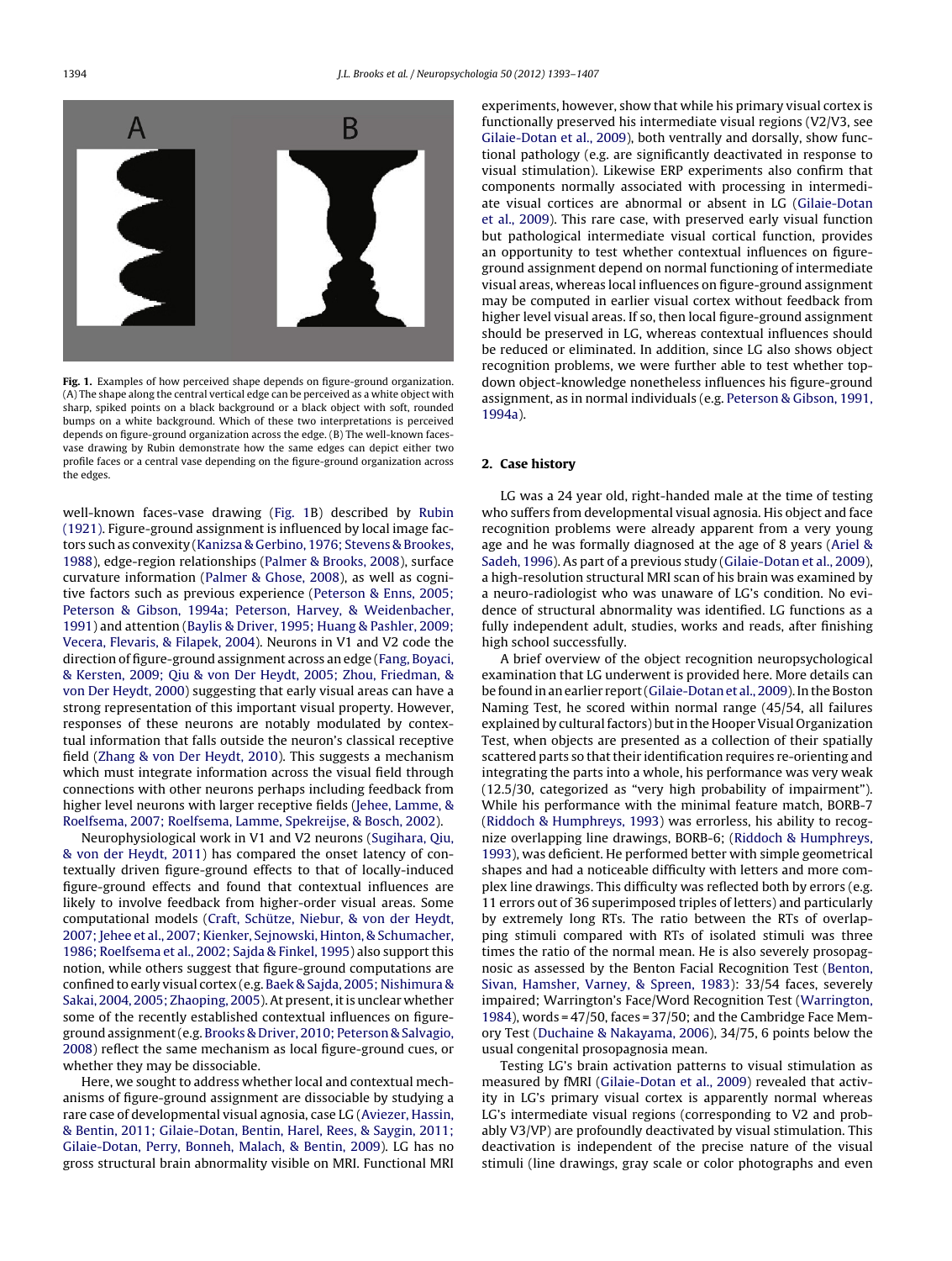<span id="page-2-0"></span>movie clips) and of the task performed (naming, 1-back, fixation, or free viewing). Interestingly, despite these profound and abnormal deactivations of intermediate visual cortex in response to visual stimulation, LG's higher-level visual regions are activated above baseline although object and face selectivity is impaired. LG's abnormal activation patterns were further confirmed in a series of ERP experiments. The visual N1 component, associated with neural activity in intermediate visual regions, was abnormal, and the face-selective N170 component did not differ in amplitude between faces and objects as it does in normal individuals.

## **3. Experiment 1**

In Experiment 1 we tested both local and contextual influences on figure-ground organization within the same subjective report paradigm used in a recent study with normal individuals ([Brooks](#page-13-0) [&](#page-13-0) [Driver,](#page-13-0) [2010\).](#page-13-0)We presented LG (and control participants) with displays containing two edge segments. One edge segment had local cues to figure-ground organization (herein the locallybiased edge; Fig. 2A lower section, labeled 3). We expected that when control participants judged this section they would reliably report figure-ground organization consistent with the local cue. If LG has intact mechanisms for use of this local figure-ground cue, then he would do the same. Another edge segment (herein the locally-ambiguous edge; Fig. 2A upper section, labeled 2), in a different part of the scene, had no local cues to figure-ground organization. Previous work with normal observers has shown that figure-ground organization along this edge is influenced by the locally-biased edge. When judging figure-ground organization along the locally-ambiguous edge, control participants judged it as assigned in the same direction (e.g. to the left or the right) as the contextual edge, thereby showing a remote contextual influence ([Brooks](#page-13-0) [&](#page-13-0) [Driver,](#page-13-0) [2010\).](#page-13-0) Importantly, this contextual influence was evident only when the two edges were grouped by common motion and collinearity (Fig. 2B and C; see [Supplementary](#page-13-0) [Materials](#page-13-0) [for](#page-13-0) [animated](#page-13-0) [examples\).](#page-13-0) That is, the edges were aligned and moved in synchrony together. When the two edges were not grouped, due to different speed and phase of motion (Fig. 2D and E and [Supplementary](#page-13-0) [material](#page-13-0) [animated](#page-13-0) [examples\),](#page-13-0) normal participants were equally likely to choose either region as figural along the locally-ambiguous edge.

If the remote contextual influence on figure-ground assignment is dissociable from local influences, and depends on normal functioning of intermediate visual areas, then we expected LG to show reduced or no contextual influence despite showing preserved effects of local figure-ground cues. LG and control participants made judgments of both the locally-biased edges and locallyambiguous edges on separate trials interleaved within the same block. Judgments of locally-biased edges indexed effects of the local figure-ground cue whereas judgments of the locally-ambiguous section indexed contextual effects.

# 3.1. Methods

#### 3.1.1. Control participants

We tested 16 control participants (mean age = 24.6 years, 50% male, all right handed) with normal or corrected visual acuity. All participants gave informed consent and the procedures were approved by the UCL Research Ethics Committee.

## 3.1.2. Displays and design

As in the [Brooks](#page-13-0) [and](#page-13-0) [Driver](#page-13-0) [\(2010\)](#page-13-0) study with control participants, each display comprised three sections (Fig. 2A, shown to scale); the top bipartite section, the bottom bipartite section, and the rectangular occluder between them. The top and bottom bipartite sections were each  $5.3^\circ$  square and were separated by a red



**Fig. 2.** Displays used in Experiment 1. (A) A static scale version of the stimulus. Each display comprised a red central horizontally oriented bar (gray here and labeled 3) with superimposed fixation cross and one bipartite section above and one bipartite section below it. Each bipartite section contained a vertically oriented dividing edge (luminance contrast) which we call the critical edge (labeled 2 and 3 here for each section separately). In this example, the locally-ambiguous section is located above the red (gray here) bar (and its critical edge is labeled 2) and the lower section is the locally-biased section in this case (and its critical edge is labeled 3). The location of the locally-ambiguous and locally-biased sections was counterbalanced in Experiment 1. Animated full color versions of the displays are available in [Supplemental](#page-13-0) [Materials.](#page-13-0) (B) Annotated, not-to-scale cartoon of the motion for different sections of the display in the edge-grouped and region-colors-similar (RCS) condition. Arrows within a region indicate relative direction of motion for dotted region texture. Arrows above or below a section indicate the relative motion direction of the vertical dividing edge for that section. The frequencies listed indicate the rate of oscillation associated with that display element (e.g. 1.0 Hz below a region arrow indicates a 1.0 Hz oscillation for texture dots in that region). "F" and "G" indicate anticipated figural or ground status (respectively) within the locally-biased section due to dot motion in relation to critical edge motion (C) Edge-grouped and region-colors-dissimilar (RCD) condition. (D) Edges-ungrouped and region-colorsimilar (RCS) condition. (E) Edges-ungrouped and region-color-dissimilar condition (RCD). Blue and green region colors within the locally-biased sections are replaced by dark gray and light gray here.

rectangle (16.8◦ by 2.0◦) centered at fixation. The vertical dividing edges within each bipartite section oscillated horizontally (0.85◦ oscillation distance) at either 1.0 Hz or 1.5 Hz. These vertical dividing edges (marked 2 and 3 in Fig. 2A) will henceforth be referred to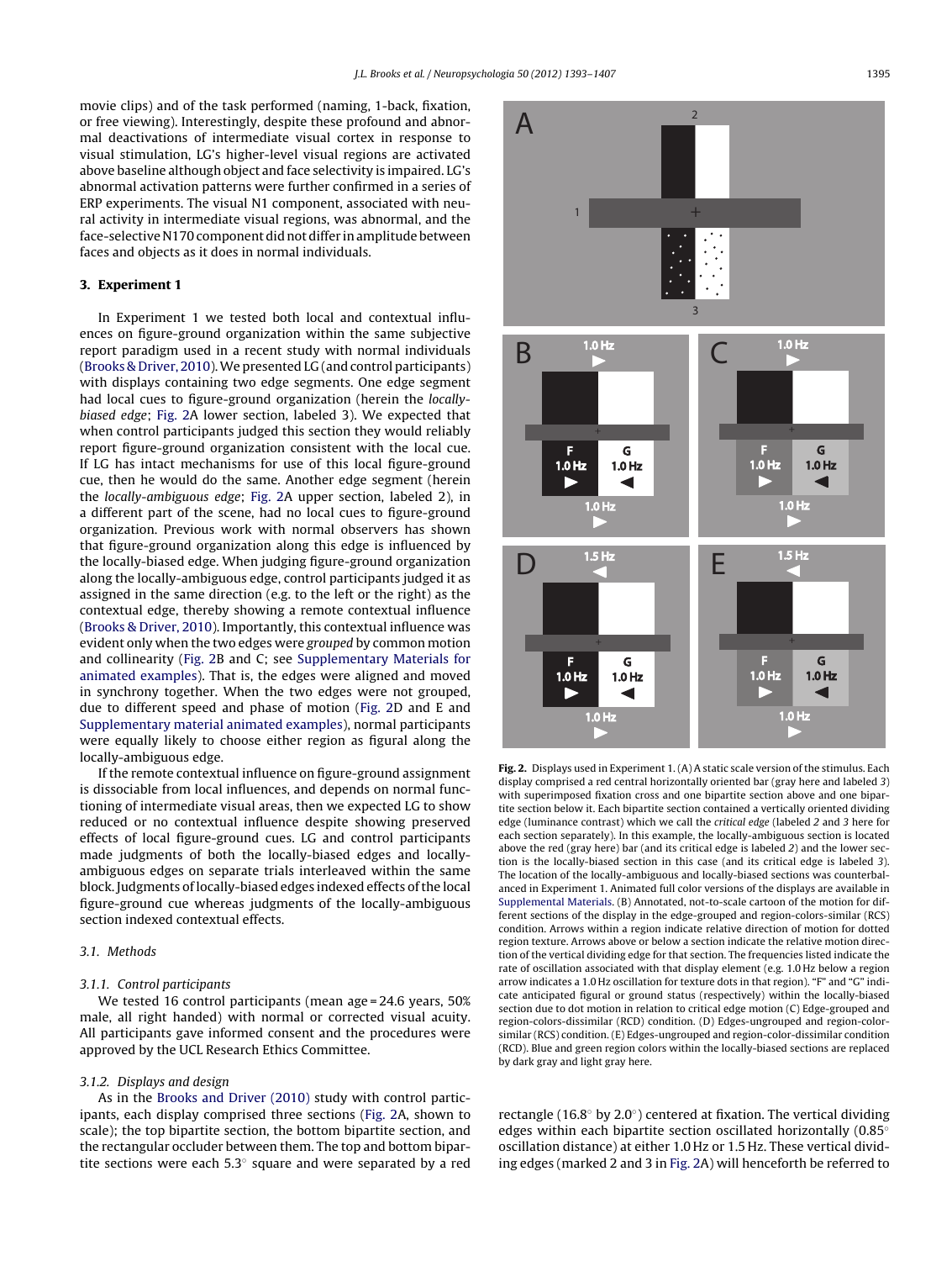as the critical edges because figure-ground organization along these edges was judged by the participants.

Either the top or the bottom bipartite section (equally often within each condition) contained a local cue to figure-ground organization. That is, it was locally biased. Edge-assignment for the locally-biased section's critical edge was determined by powerful dynamic cues to figural edge-assignment [\(Palmer](#page-14-0) [&](#page-14-0) [Brooks,](#page-14-0) [2008;](#page-14-0) [Yonas,](#page-14-0) [Craton,](#page-14-0) [&](#page-14-0) [Thompson,](#page-14-0) [1987\).](#page-14-0) The critical edge moved synchronously with the sparse dot texture on one side of it, assigning the edge to that region. The dot texture on the other side moved in counter-phase to the critical edge, so that region became ground. In the locally-biased section, the dot-motion-determined figure was placed on the left or right side of the critical edge with equal probability. Likewise, the initial direction of motion for the critical edge of the locally-biased section was equally often leftward or rightward. This counterbalanced for the effects of the recently described figure-ground cue of advancing vs. receding motion ([Barenholtz](#page-13-0) [&](#page-13-0) [Tarr,](#page-13-0) [2009\).](#page-13-0) The other bipartite section within the display was locally-ambiguous. It contained no texture dots and had no other local cues to figure-ground assignment arising from its own critical edge and adjacent regions.

As in [Brooks](#page-13-0) [and](#page-13-0) [Driver](#page-13-0) [\(2010\),](#page-13-0) we manipulated the relationship between the locally-biased and locally-ambiguous sections of the display with (1) edge-grouping and (2) region-color-similarity and (3) measured perceived figure-ground organization in just one of these sections at a time (i.e. section judged was either the locallybiased or locally-ambiguous). Thus, the experimental design was a  $2 \times 2 \times 2$  within-subjects factorial design with these three factors. There were 16 repetitions for each condition within each block. Each participant completed two blocks total of 128 trials each.

- (1) Edge-grouping factor: in edge-grouped conditions the two critical edges were collinear and oscillated together at the same speed [\(Fig.](#page-2-0) [2B](#page-2-0) and C). In edge-ungrouped conditions, the two edges oscillated at different frequencies and started out of phase [\(Fig.](#page-2-0) [2D](#page-2-0) and E). In edge-grouped conditions, the initial direction of motion for the edge of the locally-biased section was the same as for the locally-ambiguous section, whereas it began with opposite motion in edge-ungrouped conditions. Edge oscillation frequency in the locally-biased section was either 1.0 Hz or 1.5 Hz, with equal probability. In edge-grouped conditions, the frequency was the same for the locally-ambiguous section, whereas for edge-ungrouped conditions it was different.
- (2) Region-color-similarity factor: In region-colors-similar conditions, the colors of the regions adjacent to the critical edge in both the locally-biased and locally-ambiguous sections were black (average  $9.0 \text{ cd/m}^2$ , herein 'black') and white (average 53.5  $\text{cd/m}^2$ , herein 'white'). In the region-colors-dissimilar conditions, locally-biased section regions were green (CIE  $x = 0.287$ ,  $y = 0.592$ , 53 cd/m<sup>2</sup>) and blue (CIE  $x = 0.142$ ,  $y = 0.069$ , 8 cd/m<sup>2</sup>) whereas the locally-ambiguous section's regions were black and white. White was made equiluminant to green and black was made equiluminant to blue. For control participants, the exact luminance for each color was determined for each participant individually by flicker photometry ([Wagner](#page-14-0) [&](#page-14-0) [Boynton,](#page-14-0) [1972\).](#page-14-0) This was done to ensure that the region colors were similar in luminance to the green and blue colors used in the region-color-dissimilar conditions. For LG, we used the control participants' average luminance values for black and white. The color of the two regions within the locally-ambiguous section was counterbalanced (white on left or right), and the color in the locally-biased section was either the same (in regioncolor-similar conditions), or differed in being a green/blue combination (region-color-dissimilar conditions) with equal probability. In the latter case, contrast polarity across the edge

(i.e. dark/light or light/dark) was counterbalanced by using either blue/green (on the left/right respectively) or green/blue instead.

(3) Section Judged factor: participants reported phenomenal figure-ground assignment for only one section of the display (upper or lower) in each block. Because the judged section was equally often locally-biased or locally-ambiguous, there were two separate sets of results. Judgments of the locally-biased section allowed us to measure whether the local figure-ground bias induced by the dots was indeed effective. Judgements of the locally-ambiguous section indicated whether figure-ground assignment of the locally-ambiguous edge was affected remotely by that of the locally-biased section, the critical issue in this study. The order (judge-top-sectionfirst or judge-bottom-section-first) was counterbalanced across control participants. LG judged the bottom section in the first block and the top section in the second block.

#### 3.1.3. Procedure

For control participants, displays were presented on a 21-in. CRT computer monitor (60 Hz,  $1280 \times 1024$  pixel resolution) in a dark, sound-attenuated testing booth. For LG, displays were presented on a 14-in. laptop LCD computer monitor (60 Hz,  $1440 \times 900$  pixels resolution) in a darkened room at his home. The experimental procedure was controlled with Presentation software (Neurobehavioral Systems, Inc., [http://www.neurobs.com](http://www.neurobs.com/)). The viewing distance was approximately 60 cm for both LG and control participants. Each trial began with a central fixation cross for 1000 ms followed by the 2800 ms display. Participants reported, for just one section of the display (above the red bar in one block, below in the other block), which region appeared "in front", using corresponding buttons (left or right mouse buttons). Participants were instructed to report their "first impression" as fast as possible and reaction times were recorded. For control participants, eye position was monitored throughout displays using an Eyelink 1000 eyetracker with a sampling rate of 250 Hz (SR Research Ltd., Kanata, Ontario, Canada: [http://www.sr-research.com\)](http://www.sr-research.com/). Trials with >1◦ deviations from fixation or with pursuit eye movements (>0.5◦ regular oscillatory structure) during the displays were excluded (0.5% of all trials). For LG, due to practical limitations in his home environment, we were unable to formally monitor his fixation.

## 3.2. Results and discussion

## 3.2.1. Statistics for comparing LG to control group

We assessed effects in control participants using a standard within-subject ANOVA and standard parametric t-test procedures. Unless otherwise specified, comparisons between LG and the control population were assessed using a modified t-test designed to compare single cases to control populations [\(Crawford,](#page-13-0) [Garthwaite,](#page-13-0) [&](#page-13-0) [Howell,](#page-13-0) [2009;](#page-13-0) [Crawford](#page-13-0) [&](#page-13-0) [Howell,](#page-13-0) [1998\).](#page-13-0) We indicate this Crawford & Howell *t*-test as  $t_{\text{crawford}}$ .

#### 3.2.2. Effectiveness of local cue; controls and LG show same effect

Within the locally-biased section (e.g. lower section of [Fig.](#page-2-0) [2A](#page-2-0)), LG chose the locally-cue-indicated (i.e. the region consistent with the Palmer & Brooks dot-motion cue) region on 97.9% of trials (collapsed over edge-grouping and region-color-similarity conditions). This was not significantly different from the control participants (94.9%),  $t_{crawford}$ (15) = 0.50, n.s. There were no significant differences between LG and controls in any of the locally-biased section's sub-conditions (all  $p > 0.31$ ) nor did any of the sub-conditions [\(Table](#page-4-0) 1) differ from one another in controls (all  $p > 0.6$ ). These results demonstrate LG's ability to use the local edge-region grouping cue ([Palmer](#page-14-0) [&](#page-14-0) [Brooks,](#page-14-0) [2008;](#page-14-0) [Yonas](#page-14-0) et [al.,](#page-14-0) [1987\)](#page-14-0) to the same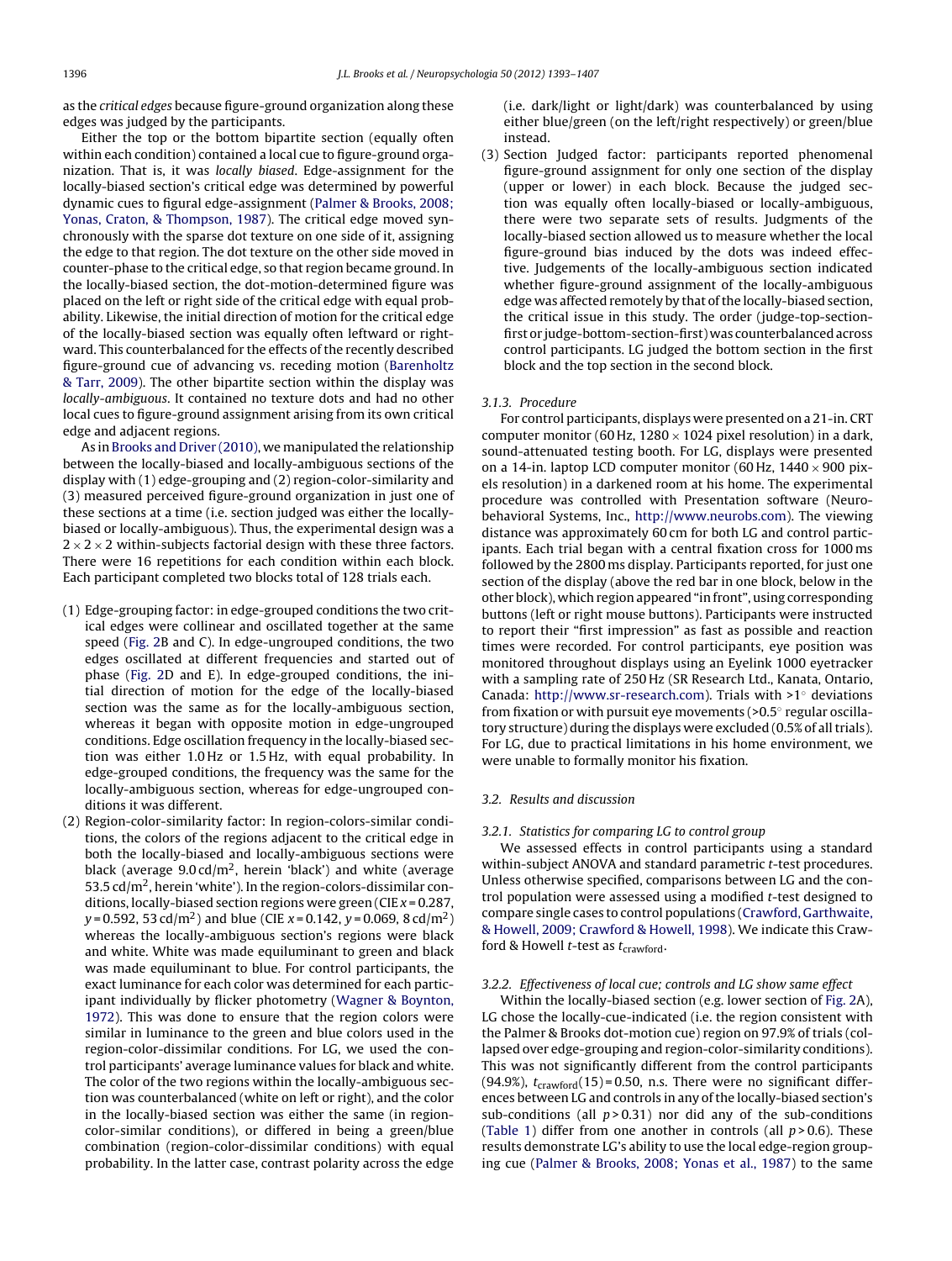<span id="page-4-0"></span>

| Table 1                                                                                                                                                                                                                       |  |  |
|-------------------------------------------------------------------------------------------------------------------------------------------------------------------------------------------------------------------------------|--|--|
| Provident and a state of the control of the County of the County of the County of the County of the County of the County of the County of the County of the County of the County of the County of the County of the County of |  |  |

Experiment 1 results for locally-biased section judgments.

|                      | Edges-grouped RCS    | Edges-grouped RCD    | Edges-not-grouped RCS | Edges-not-grouped RCD |
|----------------------|----------------------|----------------------|-----------------------|-----------------------|
| Control participants | $95.3\%$ (SE = 1.4%) | $94.7\%$ (SE = 1.7%) | $95.8\%$ (SE = 1.6%)  | $93.9\%$ (SE = 1.5%)  |
| LG                   | 96.9%                | 96.9%                | 100.0%                | 98.4%                 |

Note: Values represent the percentage of trials on which the locally-cue-indicated region was chosen as figural as a function of edge-grouping and region-color-similarity. RCS, region-colors-similar conditions. RCD, region-colors-different conditions. Scores are presented separately for LG and control participants. Control participant values in parentheses represent standard errors of the mean.

extent as controls to determine figure-ground organization locally within a region.

# 3.2.3. Controls – contextual effect

Above we demonstrated that like control participants, LG can use the local cue to figure-ground organization within the locallybiased section as efficiently as control participants. Hence, we can now ask whether figure-ground organization within the locallybiased section (e.g. lower section of [Fig.](#page-2-0) [2A](#page-2-0)) affected perception of the locally-ambiguous region remotely (e.g. upper section of [Fig.](#page-2-0) [2A\)](#page-2-0) as was shown for normally-developed participants in a previous study [\(Brooks](#page-13-0) [&](#page-13-0) [Driver,](#page-13-0) [2010\),](#page-13-0) that is, whether LG showed contextual effects. We first verified that our control participants were, indeed, sensitive to the context when they were making figure-ground judgments regarding the locally-ambiguous region.

To quantify the contextual influence of the locally-biased section's figure-ground organization on that of the locally-ambiguous section, control participants' responses for the locally-ambiguous section were coded according to whether they were contextconsistent. For example, if the left side was figural (as indicated by the local cue) in the contextual locally-biased section, then a left response for the locally-ambiguous section was considered context-consistent. Context-consistency values significantly greater than 50% indicate a contextual influence in which the locally-ambiguous section acquires figure-ground organization in the same direction as the context. Context-consistency values equivalent to 50% indicate no contextual influence, i.e. an ambiguous figure-ground organization consistent with there being no local figure-ground cues within the locally-ambiguous section. Any context-consistency values significantly less than 50% would indicate a contextual influence but with figure assigned in the opposite direction from the context.

When judging the locally-ambiguous section, control participants were significantly more likely to choose the contextconsistent region as "in-front"/figural when edge-grouping was present than when the critical edges were ungrouped (Fig. 3, gray bars, both edge-grouped bars on left vs. both edge-not-grouped bars on right),  $F(1,15) = 123.1$ ,  $p < 0.0001$ . In both edge-grouped conditions (stimuli: [Fig.](#page-2-0) 2B and C; results: two gray bars on left in Fig. 3), control participants chose the context-consistent region significantly more often than 50%: region-colors similar (RCS),  $t(15) = 13.6$ ,  $p < 0.0001$ ; region-colors-dissimilar (RCD),  $t(15)$  = .13.4,  $p$  < 0.0001. In edge-not-grouped conditions (stimuli: [Fig.](#page-2-0) 2D and E; results: two gray bars on right in Fig. 3), the context-consistent region was not chosen more often than 50%: region-colors-similar,  $t(15) = 0.72$ , n.s.; region-colors-dissimilar,  $t(15) = 0.34$ , n.s. This indicates that without edge-grouping, perception of the locally-ambiguous region was not affected by the context in normal participants. The strength of the contextual effect in edge-grouped conditions was significantly stronger in the region-colors-similar (RCS) condition than in the region-colorsdissimilar (RCD) condition (compare two left gray bars in Fig. 3),  $F(1,15) = 7.72$ ,  $p < 0.01$ , but this had no effect in the edge-notgrouped conditions (i.e. an interaction between edge-grouping and region-color-similarity),  $F(1,15) = 5.40$ ,  $p < 0.03$ . These perceptual reports of control participants for locally-ambiguous sections ofthe



**Fig. 3.** Locally-ambiguous section results from Experiment 1 for control participants (gray bars) and LG (black bars) as a function of edge-grouping and region-color-similarity (RCS, region-colors-similar conditions; RCD, region-colorsdissimilar condition). Scores represent the average percentage of trials on which the context-consistent region was chosen as figural. Values greater than 50% indicate a significant contextual effect on the locally-ambiguous section. Error bars represent standard error of the mean. Unlike controls, LG did not show a contextual influence in edge-grouped conditions.

display, as a function of remote context, replicate previous work [\(Brooks](#page-13-0) [&](#page-13-0) [Driver,](#page-13-0) [2010\)](#page-13-0) showing that figure-ground assignment propagates from the locally-biased section's critical edge to the locally-ambiguous critical edge but only when the two edges are grouped by collinearity and common motion.

## 3.2.4. Pathological absence of contextual effect in LG

LG's data were scored with respect to context-consistency in the same manner as for control participants. LG chose the context-consistent side significantly less often than control participants in edge-grouped conditions (Fig. 3, edge-grouped gray bars vs. edge-grouped black bars): region-colors-similar (RCS),  $t_{crawford}$ (15) = -2.62, p < 0.01; region-colors-dissimilar (RCD),  $t_{\text{crawford}}(15) = -2.14$ , p < 0.04. For him, the percentage of contextconsistent responses for the locally-ambiguous region was not significantly greater than 50% for any of the conditions (Fig. 3, all black bars vs. 50% using binomial test): edge-grouped/region-colors similar,  $p_{\text{binomial}} = 0.11$ ; edge-grouped/region-colors-dissimilar,  $p_{\text{binomial}} = 0.11$ ; edge-not-grouped/region-colors-similar,  $p_{\text{binomial}}$  $= 0.13$ ; edge-not-grouped/region-colors-dissimilar  $p_{\text{binomial}} = 0.10$ . For both the locally-biased section ( $X^2 = 0.11$ ,  $p < 0.99$ ) and the locally-ambiguous section ( $X^2$  = 0.38,  $p$  < 0.99), the pattern of results did not differ between judging the top and bottom sections.

## 3.2.5. Reaction times (RT)

LG's median RT (1629.4 ms) was significantly longer than the control participants' average median RT (980.2 ms, SE = 50.4),  $t_{crawford}(15) = 3.12$ ,  $p < 0.007$ . Because we were more interested in the effects of the experimental factors on RT rather than overall speed, we normalized RTs by dividing each participant's RT in each condition by that participant's overall RT. For control participants, this normalized-RT was not significantly affected by edge-grouping,  $F(1,15) = 1.00$ ,  $p < 0.33$ , or region-colors-similarity,  $F(1,15) = 0.11$ ,  $p < 0.75$ . Normalized RT was marginally lower when judging locally-biased sections (1.03, SE=0.06) than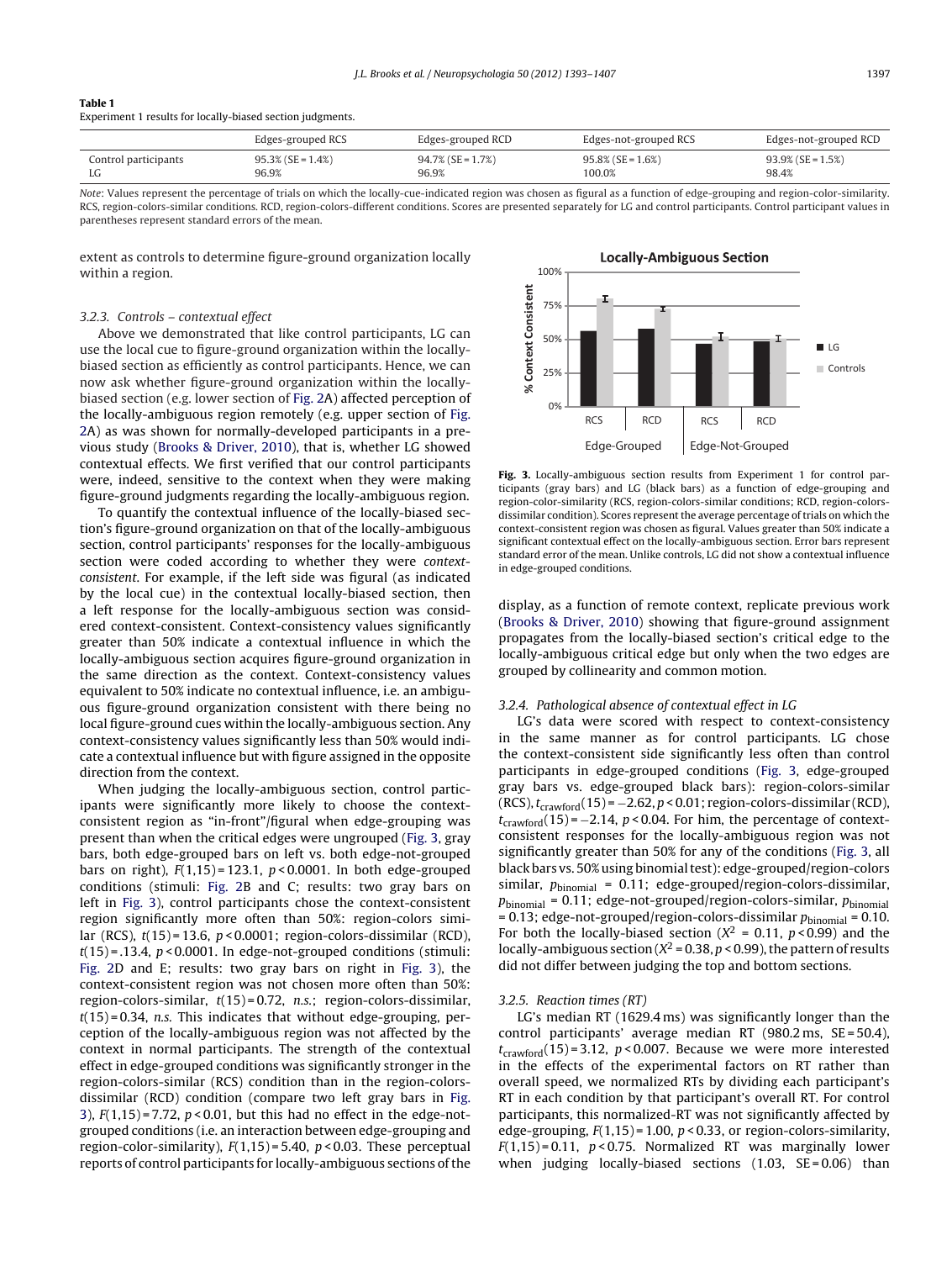| Table 2                                                    |  |
|------------------------------------------------------------|--|
| Experiment 2 results for locally-biased section judgments. |  |

|                         |                      | Edges-grouped RCS    | Edges-grouped RCD    | Edges-not-grouped RCS | Edges-not-grouped RCD |
|-------------------------|----------------------|----------------------|----------------------|-----------------------|-----------------------|
| $0.15^\circ$ Separation | Control participants | $96.9\%$ (SE = 1.1%) | $98.7\%$ (SE = 0.8%) | $98.1\%$ (SE = 1.3%)  | $97.5\%$ (SE = 1.4%)  |
|                         | LG                   | 100%                 | 100%                 | 100%                  | 100%                  |
| $1.0^\circ$ Separation  | Control participants | $98.1\%$ (SE = 1.4%) | $100\%$ (SE = 0%)    | $96.9\%$ (SE = 1.9%)  | $98.1\%$ (SE = 0.9%)  |
|                         | LG                   | 100%                 | 100%                 | 100%                  | 100%                  |
| $2.0^\circ$ Separation  | Control participants | $96.2\%$ (SE = 1.4%) | $98.1\%$ (SE = 0.9%) | $96.2\%$ (SE = 1.4%)  | $96.2\%$ (SE = 1.0%)  |
|                         | LG                   | 100%                 | 100%                 | 100%                  | 96.9%                 |

locally-ambiguous sections (0.97,  $SE = 0.06$ ),  $F(1,15) = 3.71$ ,  $p < 0.07$ . This indicates that they were marginally faster for locally-biased sections. There were no interactions of any of these factors (all  $p > 0.22$ ). LG did not show any significant difference from the control population in any of the conditions for normalized RT (all  $p_{\text{crawford}} > 0.10$ ).

## 3.2.6. Experiment 1 summary

These results demonstrate that LG showed a pathological loss of contextual influence on figure-ground organization in the locallyambiguous section of the display, despite showing intact effects of local figure-ground cues within the locally-biased section of the display. This is in contrast to control participants who showed a clear pattern of contextual influence in edge-grouped conditions, a pattern observed previously [\(Brooks](#page-13-0) [&](#page-13-0) [Driver,](#page-13-0) [2010\).](#page-13-0)

# **4. Experiment 2 – no effect of context distance**

In Experiment 1, the medial (closest to fixation) end of the locally-biased edge was separated from the medial end of the locally-ambiguous edge by 2◦ of visual angle. Although control participants showed substantial contextual influence (approximately 80% of the strength of the local cue, on average) at this distance, LG showed no significant influence of the context. In Experiment 2 we reduced the distance between the two edges to see whether LG would show any contextual influence at shorter distances between the locally-ambiguous edge and the source of contextual influence (i.e. the locally-biased edge). It is possible that the visual integration mechanisms that mediate contextual influence function in LG's brain but over smaller field of integration. Alternatively, LG may be unable to incorporate contextual influence into his figure-ground judgments even at a very short distance because his visual integration mechanisms are severely disturbed. In addition to testing the above issue, this experiment provides an opportunity to assess any effect of distance on control participants' contextual influences, a factor not studied in previous work with this paradigm [\(Brooks](#page-13-0) [&](#page-13-0) [Driver,](#page-13-0) [2010\).](#page-13-0)

# 4.1. Method

# 4.1.1. Control participants

We tested 10 new control participants (mean age = 30.4 years, 60% male, 9 right handed, 1 left handed) with normal or corrected visual acuity. All participants gave informed consent and the procedures were approved by the UCL Research Ethics Committee.

## 4.1.2. Displays and design

The displays were exactly the same as in Experiment 1 except that the thickness (i.e. vertical extent) of the red occluder bar was now either 2.0◦ (as in Experiment 1), or 1.0◦, or 0.15◦. When the occluder bar was thinner than in Experiment 1, the two bipartite sections remained the same size but were moved closer to fixation and remained adjacent to the (now thinner) occluder bar. The design was a  $2 \times 2 \times 2 \times 3$  within-subjects factorial design with edge-grouping, region-color-similarity, section-judged (all preceding factors as in Experiment 1), and inter-edge distance as the

factors. There were 16 repetitions of each condition resulting in 384 trials.

## 4.1.3. Procedure

The procedure was the same as Experiment 1, except that Experiment 2 was longer and, therefore, split into 4 blocks by 3 self-limited breaks. Either the upper or lower section (counterbalanced across participants) was judged continuously for any given participant, resulting in judgments of the locally-ambiguous section on some trials and the locally-biased section on other trials (as in Experiment 1). LG participated in two separate (one month apart) sessions of 384 trials each. Due to experimenter error, he judged the top section in both sessions. This should not bias the results because in Experiment 1 no differences were observed for LG between top/bottom judgments (and likewise for control participants). On average, 2% of control participants' trials were excluded due to eye movements (using the same thresholds as in Experiment 1).

## 4.2. Results and discussion

## 4.2.1. Locally-biased section results

All data were scored as in Experiment 1. On average when judging the locally-biased section, control participants chose the cue-indicated region as figural on 97.6% of trials. This did not differ due to any of the experimental factors (see Table 2) or their interactions (all  $p > 0.1$ ). LG chose the cue-indicated region on 99.5% of trials (collapsed across all conditions). This was not significantly different from that of control participants in any of the sub-conditions for locally-biased section judgments (all  $p_{\text{crawford}} > 0.25$ ). These results replicate those of Experiment 1 and demonstrate that LG shows normal sensitivity to the local figure-ground cue within the locally-biased section.

# 4.2.2. Contextual effect – control participants

Judgments of the locally-ambiguous section were scored as the percentage context-consistent as in Experiment 1. In judgments of the locally-ambiguous section, control participants chose the context-consistent region as figural significantly more often in edge-grouped conditions than in edge-not-grouped conditions,  $F(1,9)$  = 114.0,  $p < 0.0001$  (two left gray bars vs. two right gray bars in [Fig.](#page-4-0) [3A](#page-4-0)–C). In all edge-grouped conditions the context-consistent region was chosen as figural significantly more often than 50% indicating a significant contextual effect: 0.15◦-Edge-grouped/RCS,  $t(9) = 16.65$ ,  $p < 0.00001$ ; 0.15°-Edge-grouped/RCD,  $t(9) = 7.58$ ,  $p < 0.00001$ ; 1.0 $\textdegree$ -Edge-grouped/RCS,  $t(9) = 11.75$ ,  $p < 0.00001$ ; 1.0◦-Edge-grouped/RCD, t(9) = 8.07, p < 0.00001; 2.0◦-Edgegrouped/RCS,  $t(9) = 11.62$ ,  $p < 0.00001$ ; 2.0 $\degree$ -Edge-grouped/RCD,  $t(9) = 4.63$ ,  $p < 0.00001$ . Participant context-consistent responses were significantly greater than 50% in only one of the edgenot-grouped conditions when the occluder was thin (0.15°) and region colors were similar (RCS),  $t(9) = 3.63$ ,  $p < 0.005$ . None of the other edge-not-grouped conditions (two right gray bars in [Fig.](#page-4-0) [3A](#page-4-0)–C) were significantly greater than 50% (all  $p > 0.17$ ). These results indicate that edge-grouping, when present, allowed the contextual influence from the locally-biased section to affect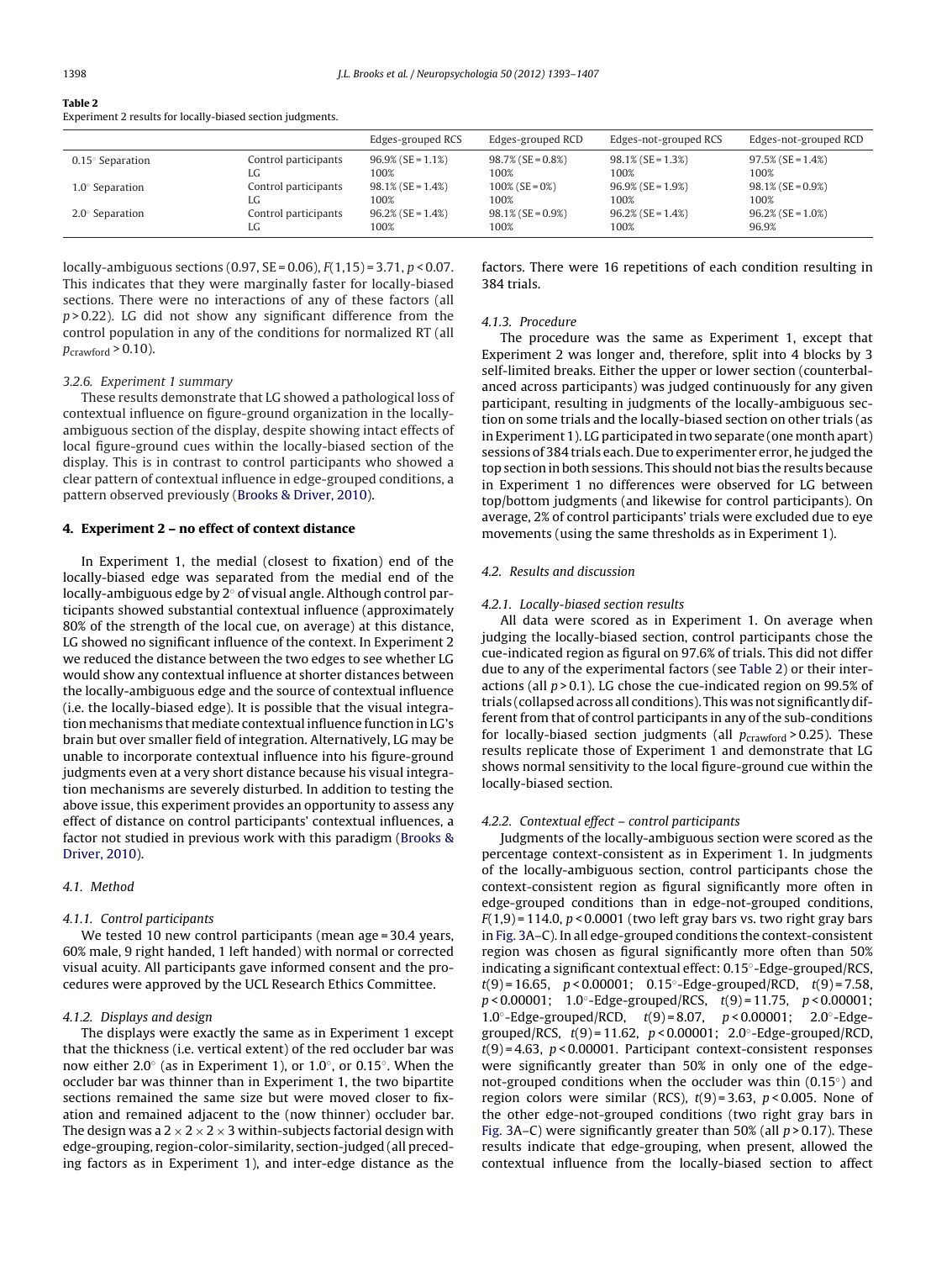|--|--|

Crawford & Howell t- and p-values comparing LG and control participants for locally-ambiguous section judgments in experiment 2.

|                         | Edges-grouped RCS                | Edges-grouped RCD                | Edges-not-grouped RCS            | Edges-not-grouped RCD            |
|-------------------------|----------------------------------|----------------------------------|----------------------------------|----------------------------------|
| $0.15^\circ$ Separation | $t_{\text{crawford}}(9) = -4.60$ | $t_{\text{crawford}}(9) = -2.48$ | $t_{\text{crawford}}(9) = -1.56$ | $t_{crawford}(9) = -0.64$        |
|                         | p < 0.0009                       | p < 0.02                         | p < 0.11                         | p < 0.31                         |
| $1.0^\circ$ Separation  | $t_{\text{crawford}}(9) = -2.94$ | $t_{\text{crawford}}(9) = -2.66$ | $t_{\text{crawford}}(9) = 0.63$  | $t_{\text{crawford}}(9) = -1.25$ |
|                         | p < 0.01                         | p < 0.02                         | p < 0.31                         | p < 0.17                         |
| $2.0^\circ$ Separation  | $t_{\text{crawford}}(9) = -2.92$ | $t_{\text{crawford}}(9) = -1.40$ | $t_{\text{crawford}}(9) = -1.01$ | $t_{\text{crawford}}(9) = 0.20$  |
|                         | p < 0.01                         | p < 0.14                         | p < 0.22                         | p < 0.38                         |

locally-ambiguous section judgments. This replicates the main result of Experiment 1 and the results of [Brooks](#page-13-0) [and](#page-13-0) [Driver](#page-13-0) [\(2010\).](#page-13-0)

There was also a main effect of region-color-similarity (RCS mean = 73.7%; RCD mean = 66.6%),  $F(1,9) = 8.74$ ,  $p < 0.016$ , with region-color-similar trials showing more contextual influence. Unlike Experiment 1, though, there was no significant interaction of edge-grouping and region-color-similarity,  $F(1,9) = 0.006$ ,  $p < 0.94$ . Instead, the three-way interaction of edge-grouping, regioncolor-similarity, and occluder thickness approached significance,  $F(2,18)$  = 3.05,  $p$  < 0.07, as we report for completeness. This threeway interaction might reflect a contextual influence mediated by region-color-similarity in the shortest inter-edge distance (0.15◦) condition, even when edge-grouping was not present (i.e. the only edge-not-grouped condition to yield significantly greater than 50% context-consistent, see above). Context-consistent responses were not greater than 50% in edge-not-grouped conditions for other inter-edge distance values (see previous paragraph). There was no significant main effect of inter-edge distance,  $F(1,9) = 2.06$ ,  $p < 0.15$ indicating that controls were not significantly affected by the distance from the context over the range of distances that we tested. But the key question was whether or not contextual influences would emerge in LG when the biasing context was placed closer to the unbiased edge.

# 4.2.3. No contextual effect for LG regardless of distance

When judging the locally-ambiguous section, LG's contextconsistent responses were not significantly different from 50% regardless of the distance between the context and the locallyambiguous section (all  $p_{\text{binomial}} > 0.1$ ; Fig. 4A–C black bars vs. 50%). Furthermore, LG showed significantly fewer context-consistent responses than control participants in all of the edge-grouped conditions (see Fig. 4A–C, two left gray bars vs. two left black bars; inferential statistics in Table 3) except in the 2.0◦-edgesgrouped/RCD condition. The reason for this exception is not clear. There were no significant differences between LG and control participants in any of the edges-ungrouped conditions (Fig. 4A–C, two right black bars vs. two right gray bars; all  $p > 0.11$ ), where no contextual effects were expected.

## **5. Experiments 1 and 2 summary and discussion**

In sum, despite showing preserved influence of local cues on figure-ground assignment, LG did not incorporate contextual information into his figure-ground judgments of the locally-ambiguous section, even with very short distances between the locally-biased and locally-ambiguous edges. In contrast, control participants showed consistent contextual influences in edge-grouped conditions at all of the distances that we tested. Importantly, LG's lack of a contextual effect cannot be attributed to general inability to perform figure-ground judgments, because he performed equivalently to control participants on this task when the figure-ground cue was local to the judged edge. Furthermore, trials measuring the local and contextual influences were interleaved randomly within each block which makes strategic effects unlikely. The overall information on the screen was the same on trials that reflected contextual influence and those that reflected local influence. The only difference

was whether the section judged was that with the local figureground cue (locally-biased) or the locally-ambiguous section. Our results show that despite reporting normal perceived depth/figural assignment in response to local cues along an edge, LG shows no contextual influence from nearby edges. This dissociation between local and contextual figure-ground influences suggests that they depend, at least partially, on independent mechanisms.



**Fig. 4.** Locally-ambiguous section results from Experiment 2 for both control participants (gray bars) and LG (black bars) as a function of edge-grouping and region-color-similarity (RCS, region-colors-similar conditions; RCD, regioncolors-dissimilar condition). Results are plotted separately for different separation distances between the display sections: (A) 0.15 $\degree$  separation. (B) 1.0 $\degree$  separation. (C) 2.0◦ separation. Scores represent the average percentage of trials on which the context-consistent region was chosen as figural. Values greater than 50% indicate a significant contextual effect on the locally-ambiguous section. Error bars represent standard error of the mean.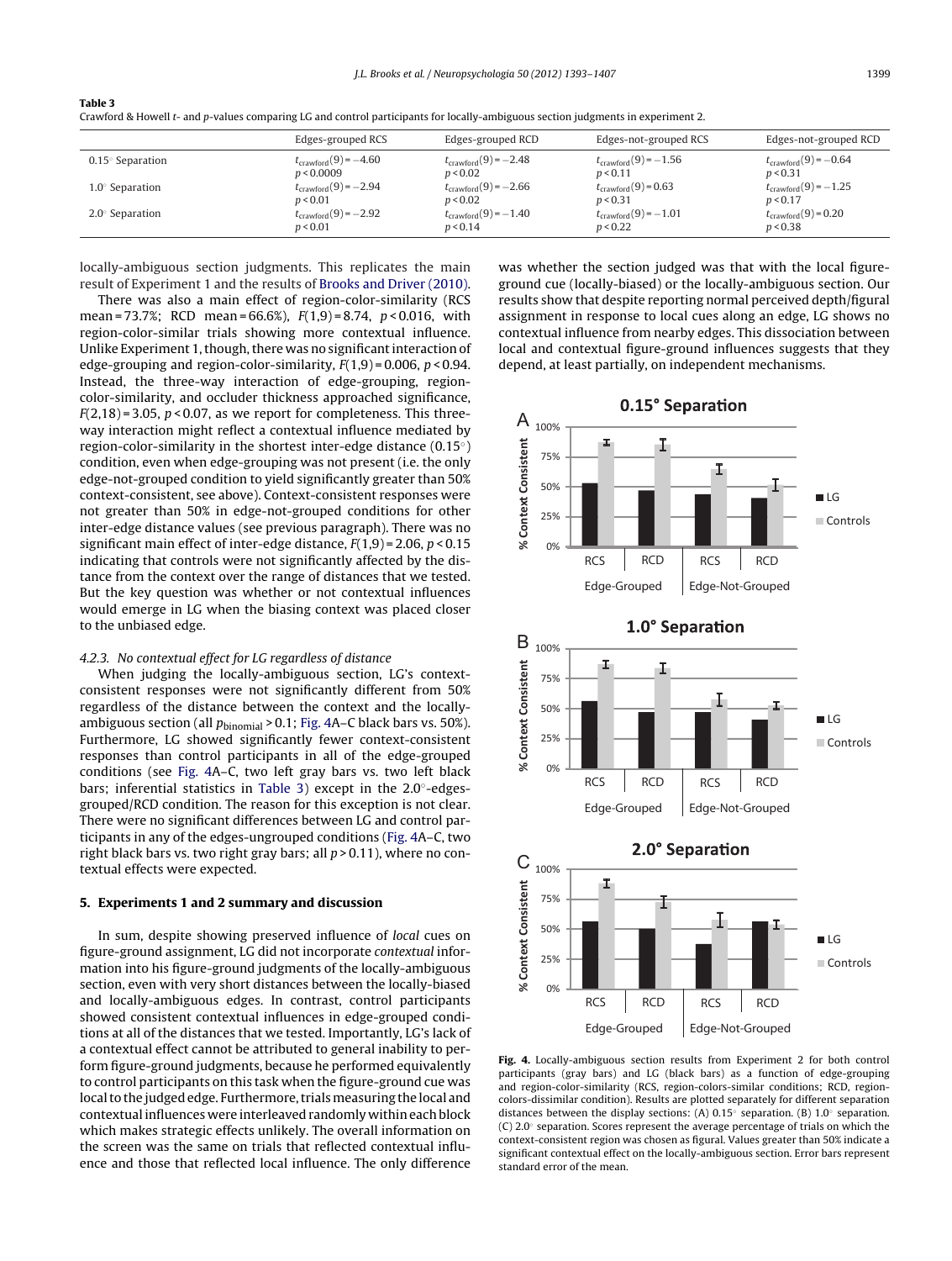One possible explanation of LG's impaired visual integration derives from previously observed functional abnormalities in LG's brain. Although activity in response to visual stimulation is relatively normal in LG's primary visual cortex and some higher-order cortical areas, intermediate visual areas (e.g. V2/V3) show deactivation in response to visual stimulation compared to baseline ([Gilaie-Dotan](#page-14-0) et [al.,](#page-14-0) [2009\).](#page-14-0) Thus, it is possible that contextual influences on figure-ground depend critically on normal functioning of these intermediate visual areas. In contrast, local figure-ground cues can be used by LG suggesting that this can be computed without need for normal functioning of V2/V3. One specific possibility is that local figure-ground cues are computed in a bottom-up manner in early visual cortex, whereas contextual influences depend more on feedback from intermediate and higher visual areas with larger receptive fields. The importance of feedback in contextual figure-groundeffects is supportedby bothneurophysiological work ([Heinen,](#page-14-0) [Jolij,](#page-14-0) [&](#page-14-0) [Lamme,](#page-14-0) [2005;](#page-14-0) [Sugihara](#page-14-0) et [al.,](#page-14-0) [2011\)](#page-14-0) and computational modeling ([Craft](#page-13-0) et [al.,](#page-13-0) [2007;](#page-13-0) [Kienker](#page-13-0) et [al.,](#page-13-0) [1986;](#page-13-0) [Sajda](#page-13-0) [&](#page-13-0) [Finkel,](#page-13-0) [1995\).](#page-13-0) For instance, the onset time of contextual figureground influences on border ownership signals in V2 neurons does not depend critically on the distance of the contextual cues ([Sugihara](#page-14-0) et [al.,](#page-14-0) [2011\).](#page-14-0) It is difficult to account for these results in a model using only horizontal interactions within the same cortical area. Our results are consistent with the notion that contextual influences on figure-ground organization, at least in the form studied here, may require intermediate visual areas.

## **6. Experiment 3: preserved function of weaker local cues**

In Experiments 1 and 2, we found that LG showed normal figure-ground organization within the locally-biased section of the displays. However, when judging the locally-ambiguous section using the same task, LG, in contrast to the control participants, was not influenced by the locally-biased contextual section. This was true even when the context was at very short distances. We have interpreted this as reflecting a dissociation between local and contextual mechanisms of figure-ground assignment. That is, our data suggest that different and functionally independent neural circuits implement local and contextual influences on figure-ground organization.

The local figure-ground cue within locally-biased sections in Experiments 1 and 2 was quite strong, causing both control participants and LG to see the predicted side as figural approximately 95–98% of the time. In contrast, the context-consistent side within the locally-ambiguous region was chosen as figural on only 75–80% of trials by control participants. This means that the contextual effect is a significantly weaker figure-ground cue than the local cue,  $t(15) = 6.40$ ,  $p < 0.000001$ , comparing local-predicted to ambiguous context-consistent region choice. Only this weaker effect was absent in LG. On conceivable alternative interpretation of the results in Experiment 1 and 2 is therefore that only weaker figureground cues (such as the contextual cue) are selectively disrupted in LG. In this account, there would be no need to explain the results with a dissociation between local and contextual figure-ground mechanisms. Instead, a single damaged mechanism may show a deficit when operating with impoverished or non-optimal input (i.e. a weaker figure-ground cue in our case), but it can operate normally when the input is optimal (i.e. a strong figure-ground cue in our case). If that is the case with LG's figure-ground processes, then an effect of cue strength cannot be taken as evidence for a dissociation.

To investigate this alternative account, we tested LG and control participants on several local figure-ground cues that varied in strength from 50% to 93% choice of the predicted region (for controls). Equivalent performance of LG and control participants across this range of local cues, would demonstrate that cue strength does not account for LG's lack of a contextual figure-ground effect and would support our case for a dissociation between local and contextual mechanisms of figural assignment.

For these additional tests, we chose local figure-ground cues that were variations on the edge-region grouping (ERG) proposal [\(Palmer](#page-14-0) [&](#page-14-0) [Brooks,](#page-14-0) [2008\).](#page-14-0) This includes the cue used in the locallybiased sections of Experiments 1 and 2. The ERG proposal holds that an edge will be assigned to the adjacent region with which it best groups. For instance, the vertical edge within the locally-biased sections of Experiment 1 and 2 oscillated back-and-forth. The dot texture in one of the adjacent regions also oscillated with the same speed and phase. In terms of perceptual grouping, this region was perceptually grouped with the edge by the classic Gestalt grouping cue of common fate. According to the ERG hypothesis, this grouped region would be figurally assigned to the edge. The other adjacent region oscillated at a different speed and thus was not grouped by common fate. Therefore, it should be perceived as background. As shown in the locally-biased section results of Experiments 1 and 2, ERG via common fate grouping caused robust figural assignment with 90-100% choice of the predicted region as figural. Other grouping cues can also be used to associate the edge to an adjacent region. For instance, the texture elements within one adjacent region may be grouped with the edge by color similarity ([Fig.](#page-8-0) [5A](#page-8-0)), blur similarity ([Fig.](#page-8-0) [5B\)](#page-8-0), proximity [\(Fig.](#page-8-0) [5C\)](#page-8-0), orientation similarity ([Fig.](#page-8-0) [5D](#page-8-0)), or flicker synchrony (i.e. the elements onset and offset synchronously with the edge; see the animated [Supplementary](#page-13-0) [Fig.](#page-13-0) [S5\).](#page-13-0) These ERG grouping principles tend to produce weaker figural assignment than common fate, ranging from approximately 50–80% in control participants. Hence, using this range of cues provides a good basis for testing the alternative cue strength account of our results. If LG chooses the ERG-predicted region as often as controls even for weaker ERG cues, then this rules out the cue strength account.

# 6.1. Method

#### 6.1.1. Control participants

The control participants were 11 university students who participated for course credit. These were different participants than in Experiments 1 and 2. There were 6 males and 5 females. The average age was 20.4 years. All participants gave informed consent and the procedures were approved by the UCL Research Ethics Committee.

#### 6.1.2. Displays and design

The display on each trial comprised a 5.3◦ square bipartite stimulus at the center of the screen. This bipartite stimulus was equivalent in size to the locally-biased section of Experiments 1 and 2. The bipartite stimulus was divided in half vertically by a pseudorandom curvy edge. The algorithm for generating this edge is describe in detail in [Brooks](#page-13-0) [and](#page-13-0) [Driver](#page-13-0) [\(2010\).](#page-13-0) This algorithm ensured that the regions were balanced for convexity and size. The edge was either a contrast edge [\(Fig.](#page-8-0) [5B](#page-8-0) and C) or a line edge ([Fig.](#page-8-0) [5A](#page-8-0) and D) depending on the particular ERG grouping cue on that trial.

There were six different ERG cue types: common fate (60 trials), flicker synchrony (20 trials), color similarity (40 trials), blur similarity (40 trials), proximity (20 trials), and orientation similarity (20 trials). This resulted in a total of 200 trials which were presented in a random order in a within-subjects design. The number of trials was different for each ERG cue because each ERG cue varied different features of the display and thus required different counterbalancing. These details are described separately for each ERG cue below. Control participants completed one experimental session. LG completed two sessions on the same day and the results of these two sessions were combined (400 total trials). Each trial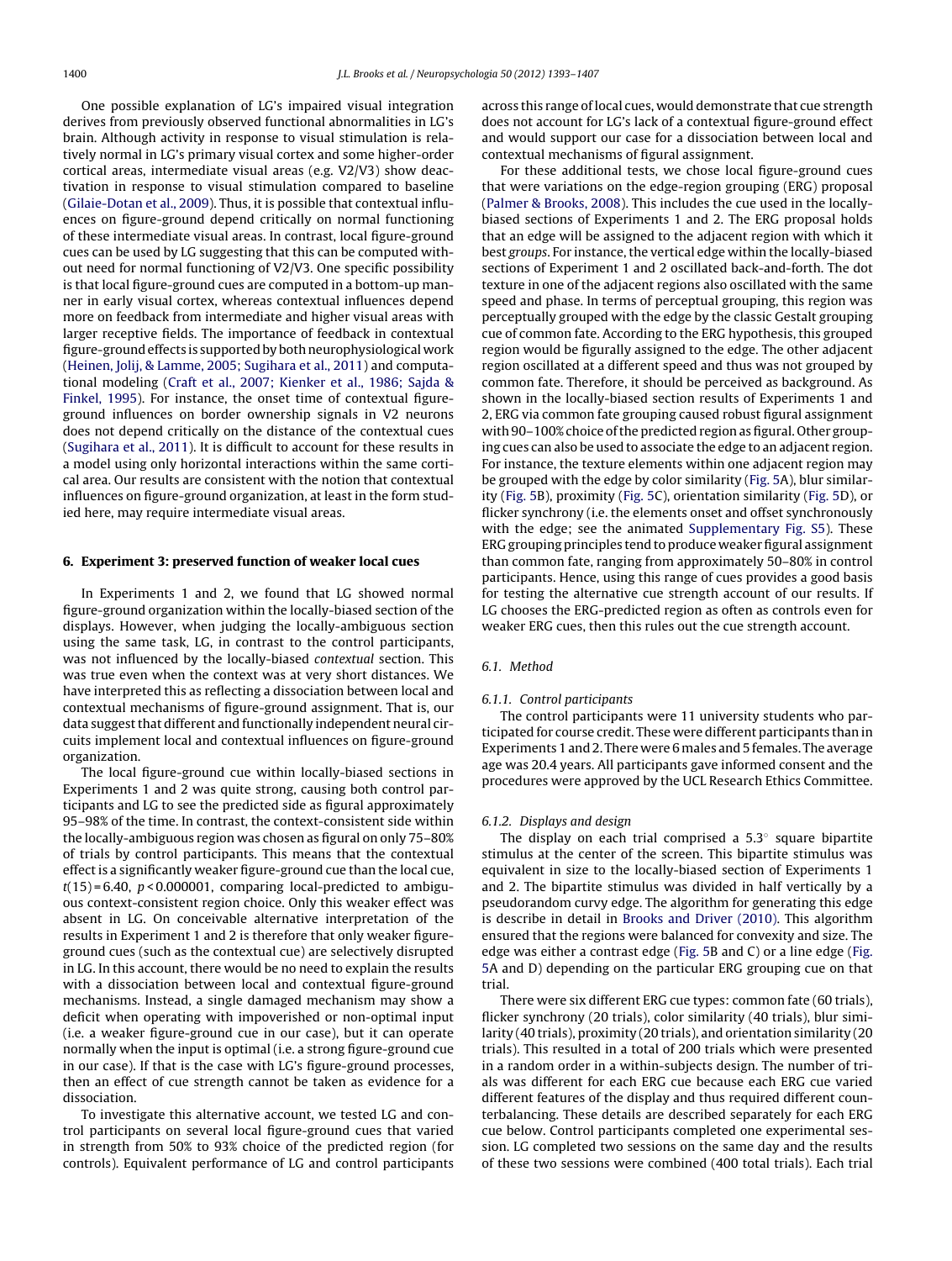<span id="page-8-0"></span>

**Fig. 5.** Stimuli and results of Experiment 3. (A–D) Example stimuli with four edgeregion grouping (ERG) factors of differing strength. In all of these examples, ERG predicts assignment of the edge to the right side. Additional factors such as color of the region, which side was ERG, were counterbalanced. See the text for details. (A) Color similarity between edge and right region texture elements. (B) Blur similarity. (C) Proximity of texture elements and edge. (D) Orientation similarity between edge components and region texture elements. (E) Results of Experiment 3 showing percentage of trials on which LG (black bars) and control participants (gray bars) chose the ERG-predicted region as figural. This is shown for 6 different ERG factors. The ERG factors are ordered, from left to right, with decreasing strength for control participants. Error bars on control participant data represent standard error of the mean.

had a different curvy edge between the regions but edges were the same across the two sessions for LG.

It was common to all ERG cues that the side predicted to be figural by ERG (left or right) was counterbalanced within the trials for each ERG cue. Other features differed for each ERG grouping cue as follows.

Common Fate: There were three versions of common fate grouping. There were 20 trials of each version and each produced strong figural assignment in a previous study but did vary slightly in strength [\(Palmer](#page-14-0) [&](#page-14-0) [Brooks,](#page-14-0) [2008\).](#page-14-0) (A) One matched the locallybiased section in Experiments 1 and 2 exactly, that is, the edge moved with the texture in one region and the texture dots in the other region moved out of phase and at a different speed. The speeds and other factors were the same. (B) Another version involved a static edge. The edge grouped with static dots in one region while dots in the other region moved. (C) A third version involved a moving edge grouped with moving dots in one region. The dots in the other region were static and thus that region was background. All three versions were counterbalanced for the color of the ERG-predicted side (black or white) and the starting direction of motion of the edge. The frequency of oscillation of the edge was randomly assigned on each trial from the two frequencies used in Experiments 1 and 2.

Flicker Synchrony [\(Supplemental](#page-13-0) [Fig.](#page-13-0) [S5\):](#page-13-0) there were two versions of flicker synchrony with 10 trials of each. (A) In one type the edge flickered in synchrony with and thus was grouped with the dots on one side of the edge. The dots in the other region did not flicker and thus did not group with the edge. ERG predicts assignment of the edge to the grouped, flickering side. (B) In the other version, the edge was not flickering and thus grouped with the region containing stable, non-flickering dots. The dots in the other region were flickering. ERG predicts figural assignment of the edge to the stable, non-flickering region in this case. In both conditions the flickering items flickered at 7.5HZ.

Color similarity (Fig. 5A, grayscale version): there were two versions of ERG by color similarity grouping with 20 trials each. (A) In one type, the edge was a colored line (either red or green, equiluminant by photometer). The texture dots in one region shared the same color as the edge. The texture dots in the other region were a different color. ERG predicts assignment of the edge to the region with the dots of the same color as the edge. (B) The other version was the same as above except that the entire region (aside from the dots) was filled with a lower contrast version of the same color. This provides a basis for color similarity grouping between the edge, the texture elements, and the rest of the region. ERG predicts assignment of the edge to the region filled with the same hue and colored dots. Both of these versions were counterbalanced for the color (red or green) of the ERG predicted side.

Blur similarity (Fig. 5B): the edge was either sharp or blurred with a using a Gaussian kernel with a 6-pixel radius  $(0.18°)$ . The texture dots in one region were sharp. The texture dots in the other region were blurred with the same parameters. The peak contrast of the blurred dots was kept constant to that of the sharp dots. ERG predicts that the edge will be assigned to the region with the same degree of blur as the edge. The trials were counterbalanced for the color and degree of blur of the ERG predicted side.

Proximity (Fig. 5C): the texture dots within one region were all within 1° of the contrast edge (i.e. grouped by proximity) whereas the texture dots in the other region were distal from the curvy edge and within 1◦ of the outer edge of the region. ERG predicts assignment of the edge to the region with the dots proximal to the edge. The trials were counterbalanced for the color (black or white) of the ERG predicted region.

Orientation similarity (Fig. 5D): the edge was a line edge. The edge was composed of either horizontal and vertical line segments or diagonal line segments. One region was filled with horizontal and vertical line segments. The other was filled with diagonal line segments. ERG predicts assignment of the edge to the region with texture elements of similar orientation. Trials were balanced for whether the ERG predicted side contained horizontal/vertical or diagonal line segments.

#### 6.1.3. Procedure

The display apparatus and settings were identical to those in Experiments 1 and 2 except that no eyetracking was available for this experiment. Before the experiment began, the participants were shown a faces-vase ambiguous stimulus to explain the concept of figure-ground organization and they were also shown one example of each stimulus (which was not included in later testing) to demonstrate the various types of stimuli to expect. On each trial, the stimulus was presented for a limited amount of time and participants were asked to indicate the direction of figural assignment across the edge (left or right) as fast as possible, giving their first impression. The stimulus duration for common fate displays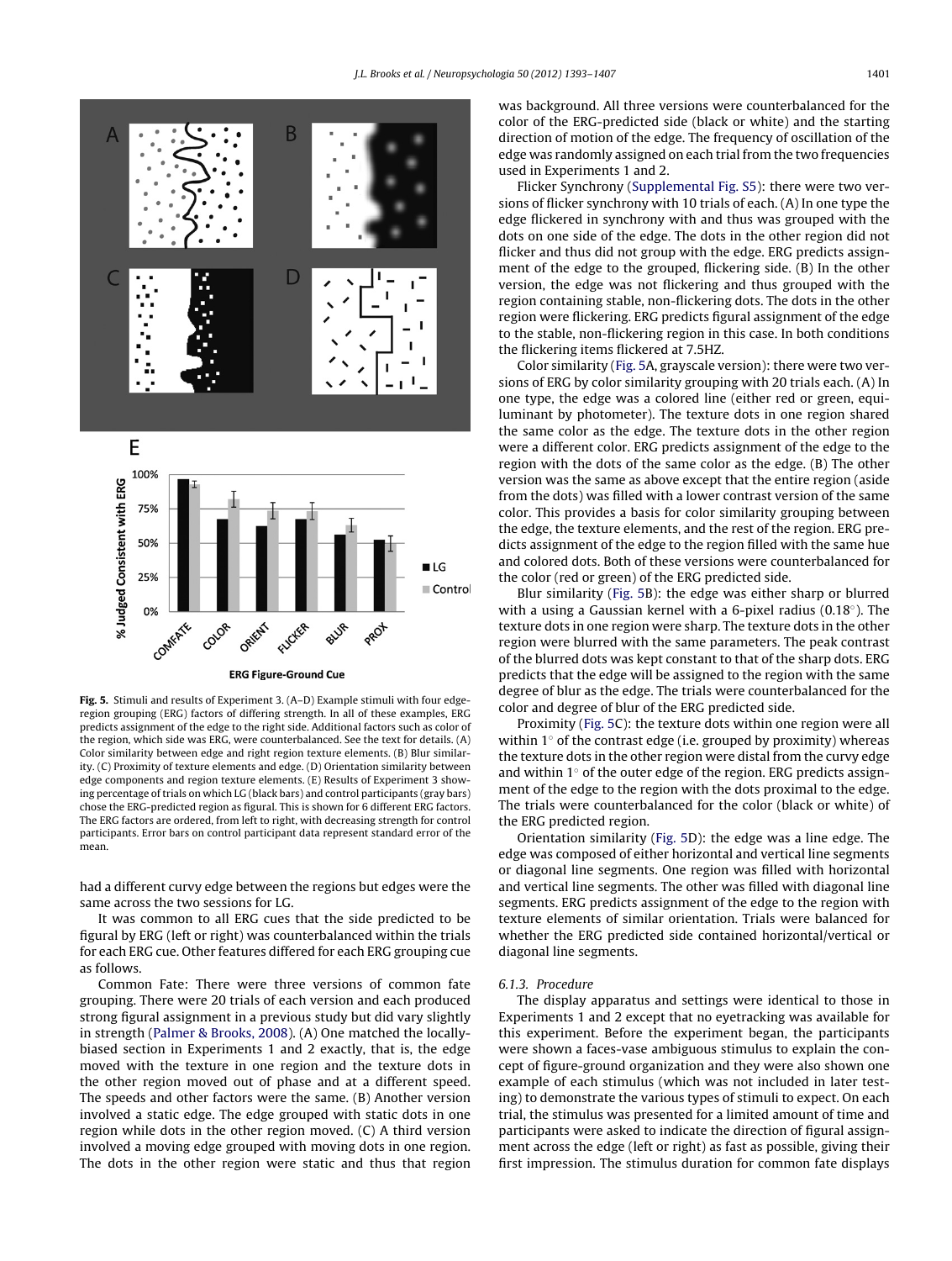## **Table 4**

Crawford & Howell t- and p-values comparing LG and control participants for six ERG cues used in Experiment 3.

| ERG cue                | Crawford & Howell t-value          | <i>p</i> -Value |
|------------------------|------------------------------------|-----------------|
| Common fate            | $t_{\text{crawford}}(10) = 0.456$  | 0.347           |
| Flicker synchrony      | $t_{\text{crawford}}(10) = -0.274$ | 0.373           |
| Color similarity       | $t_{\text{crawford}}(10) = -0.727$ | 0.293           |
| Blur similarity        | $t_{\text{crawford}}(10) = -0.392$ | 0.357           |
| Proximity              | $t_{\text{crawford}}(10) = 0.147$  | 0.384           |
| Orientation similarity | $t_{\text{crawford}}(10) = -0.547$ | 0.330           |

was 1500 ms and for flicker synchrony displays it was 792 ms (6 cycles). Displays for the other ERG cues were presented for 400 ms. There was a 1000 ms ITI.

#### 6.2. Results and discussion

## 6.2.1. Results comparing LG to controls for six ERG cues

The response on each trial was coded as either consistent or inconsistent with the ERG prediction (i.e. which side was predicted figural by ERG). The results were collapsed across all of the counterbalancing factors and subtypes for each ERG cue to produce six values per participant, representing the percent ERG consistent responses for each of the six different ERG cues. This was done separately for LG's two runs through the paradigm. The results from those two runs were averaged.

Control participants' average percentage choice of the ERG predicted region ranged from 50 to 92% across the 6 ERG cues tested ([Fig.](#page-8-0) [5E,](#page-8-0) gray bars). LG's performance ([Fig.](#page-8-0) [5E,](#page-8-0) black bars) did not different significantly from that of control participants for any of these cues (Crawford & Howell test results in Table 4). Furthermore, LG's performance across the cues correlated significantly with the pattern of results for control participants,  $r = 0.885$ ,  $p < 0.01$ . For every ERG cue except proximity, LG selected the ERG predicted region significantly more often than 50% (by binomial test): common fate,  $p$  < 0.00001; flicker synchrony,  $p$  < 0.02; color similarity,  $p$  < 0.0006; blur similarity,  $p < 0.04$ ; and orientation similarity,  $p < 0.03$ . Control participants showed the same pattern. They were significantly different from 50% for all of the ERG cues except proximity: common fate,  $t(10)$  = 17.96,  $p < 0.00001$ ; flicker synchrony,  $t(10)$  = 3.79,  $p$  < 0.004; color similarity,  $t(10)$  = 5.56,  $p$  < 0.00001; blur similarity,  $t(10) = 2.61$ ,  $p < 0.02$ ; and orientation similarity,  $t(10) = 4.01$ , p < 0.002. For proximity, LG did not choose the ERG predicted region significantly more often than 50%,  $p < 0.11$ . This was in agreement with control participants who also did not differ from 50% for proximity,  $t(10) = -0.064$ ,  $p < 0.95$ .

## 6.2.2. Implications of results

The results presented above show that LG performed equivalently to control participants for six local ERG cues varying in strength from 50 to 93% choice of the predicted region. Furthermore, for five of the six cues, LG selected the ERG predicted region significantly more often than 50% demonstrating an influence of the local ERG cues. This was in contrast to LG's performance in the locally-ambiguous section of Experiments 1 and 2. There, LG never chose the context consistent region on significantly more than 50% of trials, and he consistently showed performance different from that of controls. For the proximity ERG cue, both LG and control participants were not above 50%, again showing equivalent performance.

LG's normal sensitivity to local ERG figure-ground cues of varying strength rules out the cue strength interpretation of LG's contextual impairment. LG's pattern of results is therefore most likely represents a selective impairment in integrating contextual information into figure-ground assignment. Given his intact performance on a range of local figure-ground cues, this provides

clear evidence for a dissociation between local and contextual figure-ground mechanisms. This has implications for computational and neurobiological models of figure-ground organization. It may constrain the structure of those models to implement local and contextual figure-ground processes in a functionally dissociable manner.

# **7. Experiment 4: familiarity and convexity influences on figure-ground organization**

In this experiment we tested whether LG shows any influence of object familiarity on figure-ground organization. Typically developed individuals tend to assign figure to the side of an edge that depicts a familiar, common object. For instance, the edge in [Fig.](#page-10-0) [6A](#page-10-0) depicts the silhouette of a lamp along the left side of its border and participants are more likely to see this region as figural compared to the other region (e.g. [Peterson](#page-14-0) [&](#page-14-0) [Gibson,](#page-14-0) [1991,](#page-14-0) [1994a\).](#page-14-0) However, typically developed participants are less likely to choose that same side of the edge when the familiar shape is broken into components and these are rearranged to form a scrambled edge ([Fig.](#page-10-0) [6B\)](#page-10-0) with similar parts and low-level features but no overall familiarity [\(Peterson,](#page-14-0) [Gelder,](#page-14-0) [Gerhardstein,](#page-14-0) [&](#page-14-0) [Bachoud-levi,](#page-14-0) [2000;](#page-14-0) [Peterson,](#page-14-0) [Gerhardstein,](#page-14-0) [Mennemeier,](#page-14-0) [&](#page-14-0) [Rapcsak,](#page-14-0) [1998\).](#page-14-0) The difference between figure-ground assignment in these two cases represents the effect of shape familiarity on figure-ground organization.

The mechanisms of familiarity influences on figure-ground organization have sparked debate. Some have suggested that object knowledge functions in a top-down, interactive manner [\(Vecera](#page-14-0) [&](#page-14-0) [O'Reilly,](#page-14-0) [1998,](#page-14-0) [2000\)](#page-14-0) perhaps relying on feedback connections from shape-sensitive higher-order visual areas to border-ownership neurons in lower-order areas. Others have suggested that these influences may arise through early (106–156 ms: [Trujillo,](#page-14-0) [Allen,](#page-14-0) [Schnyer,](#page-14-0) [&](#page-14-0) [Peterson,](#page-14-0) [2010\)](#page-14-0) or bottom-up processing of familiarity cues [\(Peterson,](#page-14-0) [1999\)](#page-14-0) and are dissociable from conscious object recognition [\(Peterson](#page-14-0) et [al.,](#page-14-0) [2000\).](#page-14-0) Given LG's profoundly pathological function in intermediate visual areas and impaired object recognition, testing him provides an opportunity to assess the role of intermediate visual areas in familiarity influences on figureground organization. Accordingly, we showed him (and control participants) familiar and scrambled bipartite stimuli like those in [Fig.](#page-10-0) [6A](#page-10-0) and B, adapted from previous work on figure-ground familiarity influences with normal observers ([Peterson](#page-14-0) [&](#page-14-0) [Gibson,](#page-14-0) [1994a;](#page-14-0) [Peterson](#page-14-0) [et](#page-14-0) [al.,](#page-14-0) [2000;](#page-14-0) [Peterson](#page-14-0) [&](#page-14-0) [Kim,](#page-14-0) [2001\).](#page-14-0) We asked participants to indicate which side (left or right) was figural/in-front. In line with previous work, we expected controls to choose the side depicting the common object more often in the intact than the scrambled condition. If LG shows a similar difference between these two conditions, it would show preserved familiarity influences on figure-ground organization despite his object recognition difficulties and suggest that intermediate visual cortex has no necessary role in familiarity effects on figure-ground. To assess his explicit object recognition, subsequent to the figure-ground test we gave him an explicit naming task with the same exact edges used in the figure-ground task. However, in this explicit naming task, the edges did not appear in bipartite stimuli. Instead, each edge appeared as the edge of a single black region on a fully surrounding gray background (see [Fig.](#page-11-0) [7\).](#page-11-0) The explicit naming task also gave participants unlimited exposure time unlike the figure-ground task which had only a brief exposure (100 ms) in order to encourage first impression responses.

We also took advantage of this opportunity to test one further known local cue to figure-ground organization, which is convexity. Normally-developed participants can show a slight tendency to choose convex regions (left region in [Fig.](#page-10-0) [6C\)](#page-10-0) as figural ([Kanizsa](#page-14-0) [&](#page-14-0)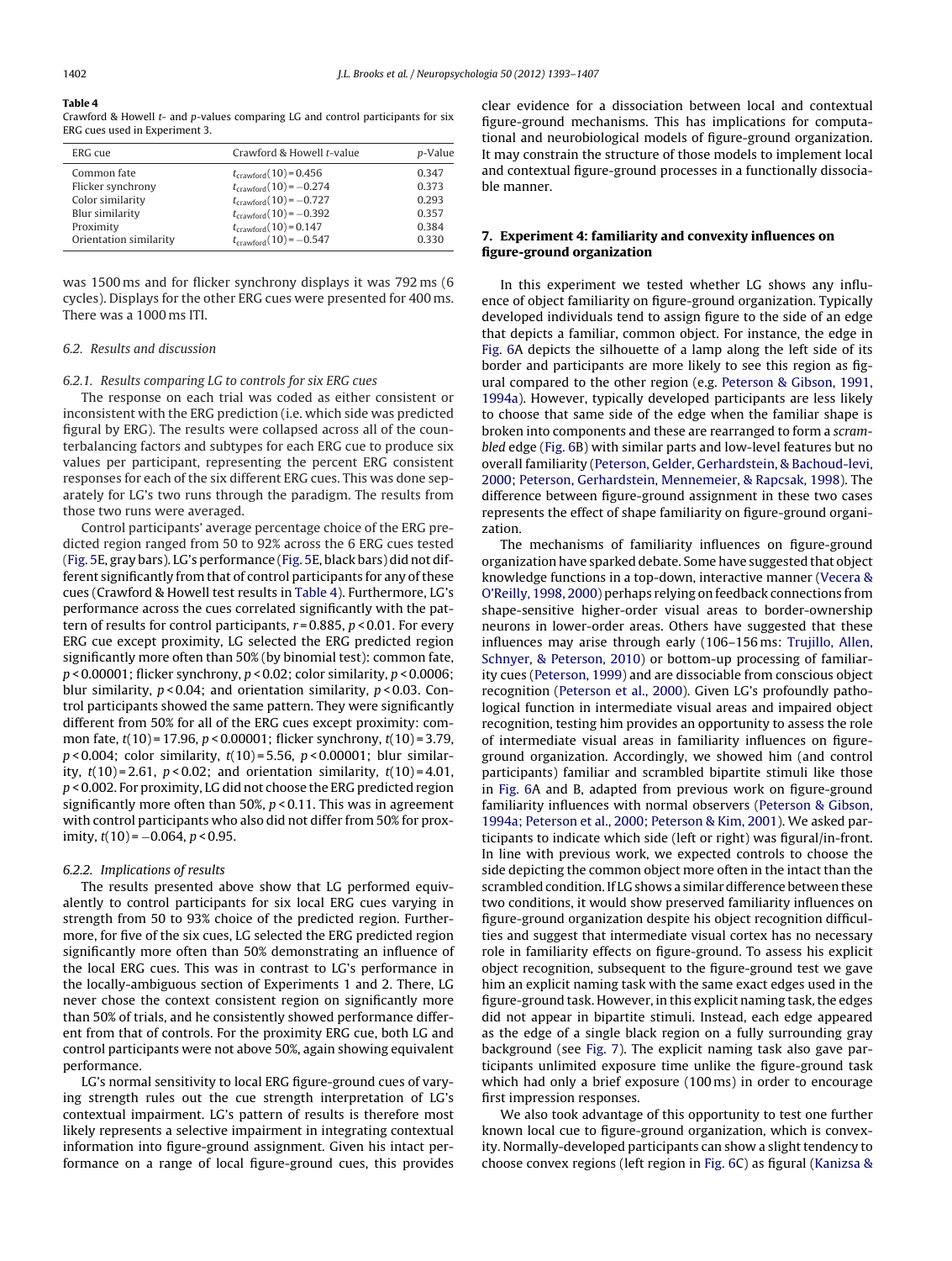<span id="page-10-0"></span>

**Fig. 6.** Stimuli and results of Experiment 4. Stimuli were presented briefly for 100 ms. (A) Familiar bipartite stimulus depicting a silhouette of a lamp along the left side of the edge. (B) Scrambled stimulus created by breaking lamp edge (stimulus shown in panel A) at deep concavities and rearranging parts. (C) Convex bipartite stimulus with the convex region to the left. (D) Experiment 4 results as the percentage of trials on which the cue-consistent region was chosen. Black bars represent LG's score. Gray bars represent the average for control participants. Error bars represent standard error of the mean.

[Gerbino,](#page-14-0) [1976;](#page-14-0) [Peterson](#page-14-0) [&](#page-14-0) [Salvagio,](#page-14-0) [2008;](#page-14-0) [Stevens](#page-14-0) [&](#page-14-0) [Brookes,](#page-14-0) [1988\)](#page-14-0) compared to concave regions. This may arise because convexity is correlated with real depth across edges in natural scene statistics ([Burge,](#page-13-0) [Fowlkes,](#page-13-0) [&](#page-13-0) [Banks,](#page-13-0) [2010\).](#page-13-0) The convexity effect is quite weak, however, in simple bipartite displays like those used here ([Peterson](#page-14-0) [&](#page-14-0) [Salvagio,](#page-14-0) [2008\),](#page-14-0) and as it turned out it was not significant here even for control participants. As a consequence, the main purpose of the convex displays became simply to provide a further control for whether any effect of familiarity vs. scrambled might be due to inadvertent convexity differences between those stimuli. If convexity alone explains figural biases toward the familiar and scrambled regions, then the figural/scrambled scores should be no greater than the score for the bipartite convexity stimulus that was specifically designed to contain a significant convexity imbalance.

# 7.1. Method

# 7.1.1. Control participants

We tested 16 control participants (mean age = 27.2, 10 males, 14 right-handed) with normal or corrected visual acuity. These participants were different from those in Experiments 1–3. All participants gave informed consent and the procedures were approved by the UCL Research Ethics Committee.

## 7.1.2. Displays and design

The display equipment was the same as the previous experiments. The background of the screen was a neutral gray color  $(33 \text{ cd/m}^2)$ . Each stimulus comprised a centrally located bipartite stimulus with one white (68 cd/m<sup>2</sup>) region and one black (0 cd/m<sup>2</sup>) region which shared a vertically oriented critical edge. As in previous work (e.g. [Peterson](#page-14-0) [&](#page-14-0) [Gibson,](#page-14-0) [1994b\),](#page-14-0) the bipartite stimulus was 3° (visual angle) in height and 2.5–4.2° in width. Three different types of critical edges were used: familiar, scrambled, and convex. There were 32 bipartite stimuli of each of these types with a total of 96 different edges.

The critical edge of each familiar stimulus was the silhouette of a familiar object on one side of the edge (e.g. Fig. 6A). For instance, the left side of the critical edge in Fig. 6A depicts a lamp. 75% of the familiar stimuli were taken from previous studies by Peterson and colleagues ([Gibson](#page-13-0) [&](#page-13-0) [Peterson,](#page-13-0) [1994;](#page-13-0) [Peterson](#page-13-0) et [al.,](#page-13-0) [1998,](#page-13-0) [2000;](#page-13-0) [Peterson](#page-13-0) [&](#page-13-0) [Kim,](#page-13-0) [2001\).](#page-13-0) See [Supplementary](#page-13-0) [Materials](#page-13-0) [\(Table](#page-13-0) [S1](#page-13-0) [and](#page-13-0) [Fig.](#page-13-0) [S7\)](#page-13-0) for download links and details of which stimuli from each set were used. We supplemented these stimuli with 8 from our own set and other stimuli by Peterson (shown in [Supplementary](#page-13-0) [Materials](#page-13-0) [Fig.](#page-13-0) [S6\)](#page-13-0) in order to increase the number of repetitions in each condition. The two regions of the bipartite familiar stimuli were approximately equal in area.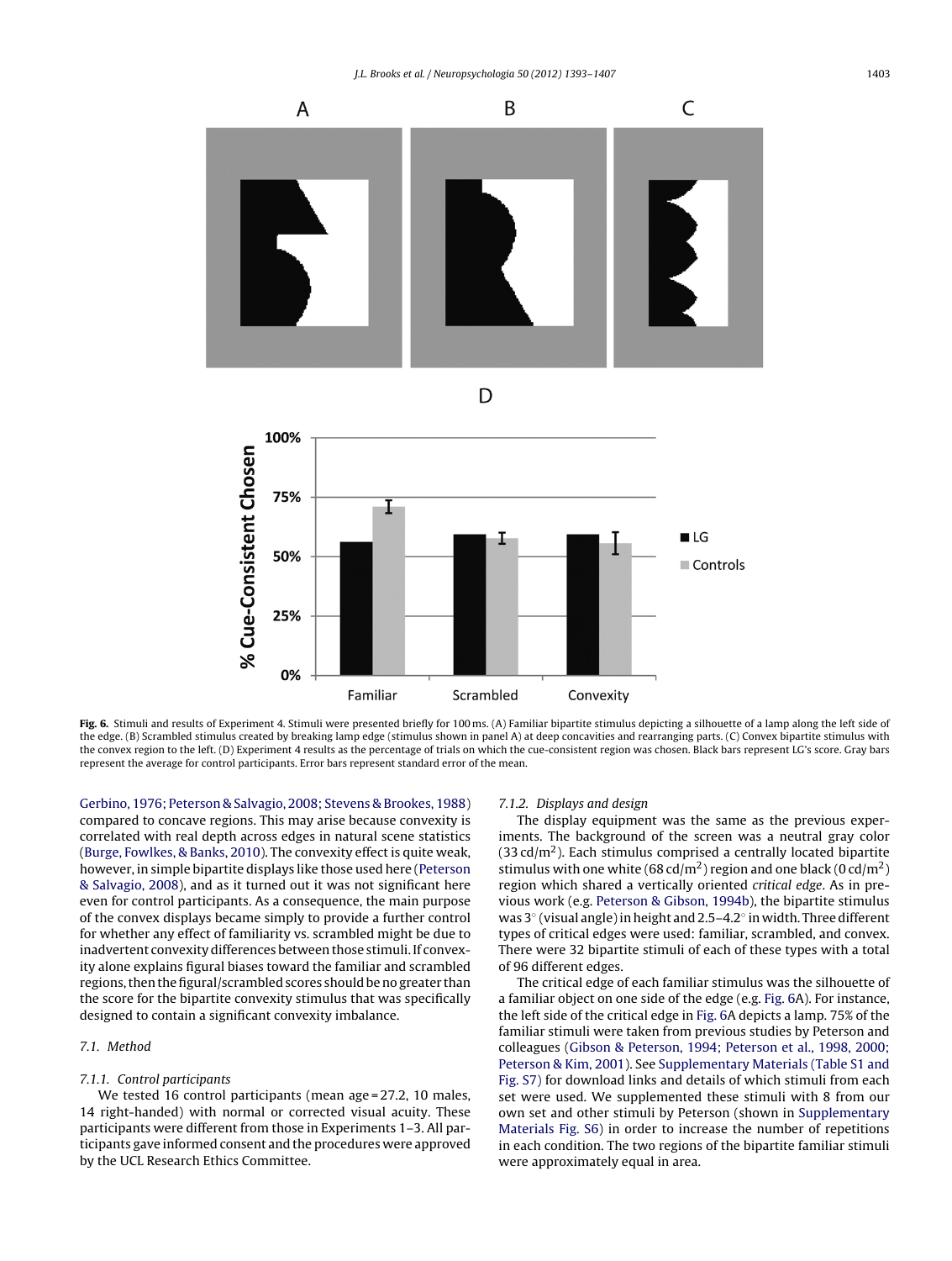<span id="page-11-0"></span>

**Fig. 7.** Stimuli and results of the conscious naming part of Experiment 4. (A) Familiar lamp stimulus. (B) Scrambled lamp stimulus. (C) Results showing the percentage of familiar and scrambled stimuli that could be correctly named by LG and control participants with unlimited exposure duration. Black bars represent LG's score. Gray bars represent the average for control participants. Error bars represent standard error of the mean.

The scrambled stimuli were formed by manipulating the familiar images described above. Familiar edges were broken into segments at the prominent concave cusps and the segments randomly rearranged [\(Peterson](#page-14-0) et [al.,](#page-14-0) [1998,](#page-14-0) [2000\).](#page-14-0) This resulted in an image sharing the same edge segments/parts as the original familiar image but without the familiarity of the overall configuration (e.g. [Fig.](#page-10-0) [6B](#page-10-0)). Because scrambled objects share the same edge-segments (and thus many low-level image features such as convexity) with the familiar objects, they serve as good control stimuli (for comparison to familiar stimuli) to isolate effects of overall familiar shape. Familiar stimuli from the Peterson sets had scrambled counterparts in those sets. Stimuli from our own set were modified according to the same rules described above.

The convex stimuli (e.g. [Fig.](#page-10-0) [6C\)](#page-10-0) were obtained from previous research on the effect of convexity ([Peterson](#page-14-0) [&](#page-14-0) [Salvagio,](#page-14-0) [2008\)](#page-14-0) on figure-ground organization. See the [Supplementary](#page-13-0) [Materials](#page-13-0) for a list of which stimuli were used from this set. The method for constructing the stimuli is described in the [Peterson](#page-14-0) [and](#page-14-0) [Salvagio](#page-14-0) [\(2008\)](#page-14-0) paper (their Experiment 1 stimuli and apparatus) and this followed previous work ([Stevens](#page-14-0) [&](#page-14-0) [Brookes,](#page-14-0) [1988\).](#page-14-0)

The familiar, scrambled and convex regions, herein referred to as the cue-consistent region, were counterbalanced for color (black or white) and side (left or right) within each type. Hence, participants saw an equal number of white cue-consistent region regions on the

left as black cue-consistent region regions on the left and the same balance of colors on the right. The assignment of colors and sides to particular stimuli was randomly determined on each run of the program and thus different for each participant.

#### 7.1.3. Procedure

Display equipment was the same as in Experiments 1 and 2. Each control participant and LG viewed the same exact set of 96 stimuli (32 each for familiar, scrambled and convex) twice, once in each of two blocks. The order of the stimuli within each block was random and different between the two blocks. Each trial started with a 1000 ms fixation cross followed by the bipartite stimulus presented for 100 ms. The control participants were instructed to indicate which side of the bipartite stimulus, left or right, appeared to be "in front"/figural using corresponding mouse buttons. Eye movements were monitored for control participants and trials were excluded for deviations from fixation greater than 1◦ (1.3% of trials on average). LG was instructed to maintain fixation as in the previous experiments.

## 7.1.4. Explicit object recognition – naming test

This test was conducted on a separate day, approximately 3 months after the figure-ground procedure described above. LG and 7 new control participants (5 males, 2 females; all right-handed)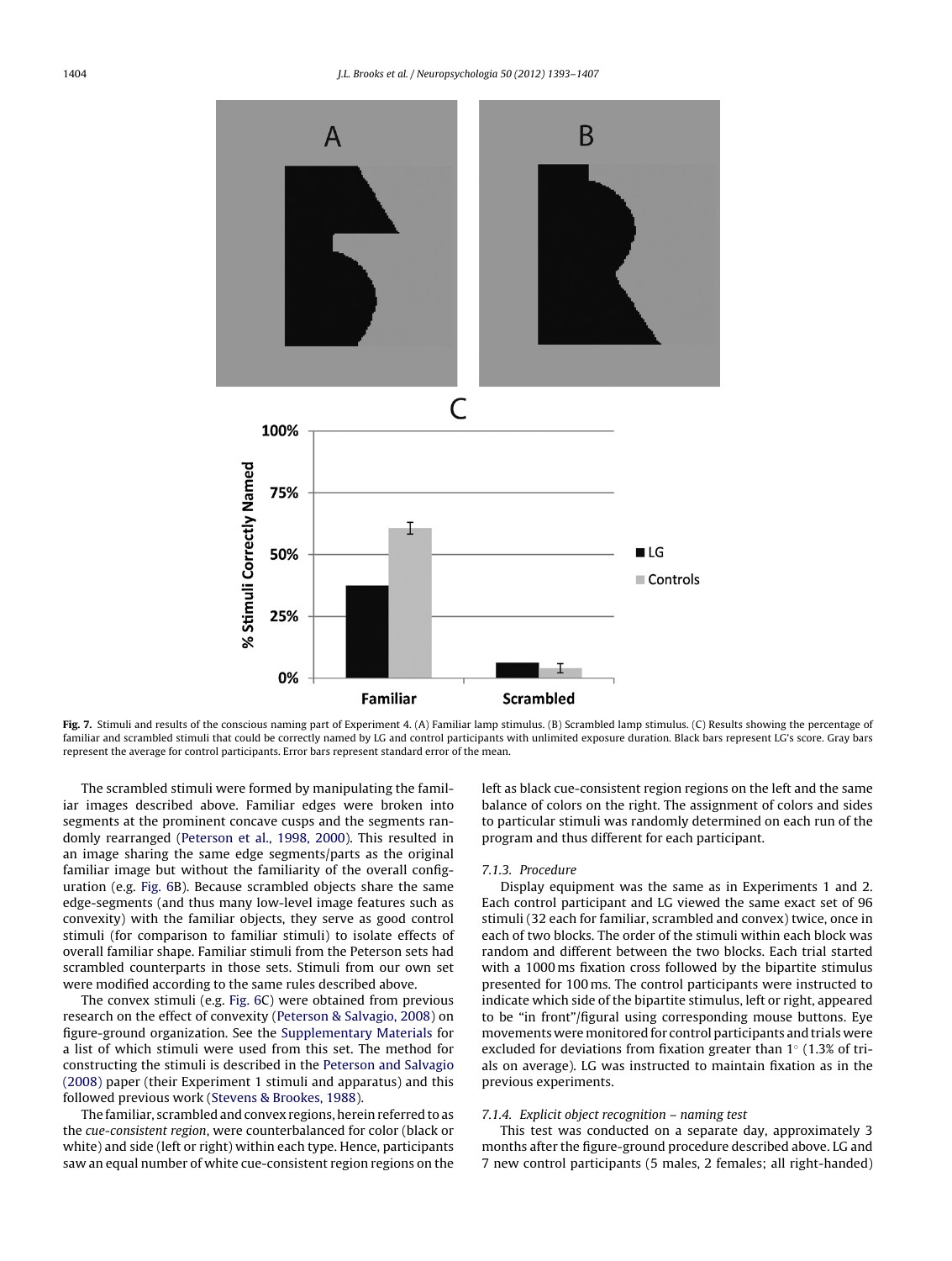saw a single black rectangle with one articulated vertical edge (on left side half of trials) and 3 straight edges. The articulated edge either depicted one of the familiar objects ([Fig.](#page-11-0) [7A](#page-11-0)) or one of the scrambled objects [\(Fig.](#page-11-0) [7B\)](#page-11-0) from the Experiment 4 figure-ground task. The stimulus appeared after a 1000 ms fixation period. The participant was instructed to press a mouse button as soon as they recognized the shape depicted along the articulated border so that reaction time could be estimated. The stimulus disappeared after this response. Then the participant immediately verbally named the stimulus. If they could not recognize it, they could either guess or pass without answering. The next trial began after the experimenter recorded the verbal response (several seconds).

# 7.2. Results and discussion

The figure-ground responses were coded as the percentage of trials on which the cue-consistent region was chosen as figural. For instance, if the left region was familiar, scrambled, or convex and the participant chose the left region, this was counted as a cueconsistent response. Values significantly greater than 50% indicate an effect of the cue that biased figural assignment toward the cueconsistent side. Values that are not different from 50% indicate no significant effect of the cue.

## 7.2.1. Control participants figure-ground results

Control participants chose the cue-consistent region as figural significantly more often than 50% in both the familiar,  $t(15) = 7.74$ ,  $p$  < 0.0001, and scrambled conditions,  $t(15)$  = 3.36,  $p$  < 0.004 [\(Fig.](#page-10-0) [6D](#page-10-0), gray bars). The cue-consistent region was chosen significantly more often in the familiar condition than in the scrambled condition,  $t(15) = 6.47$ ,  $p < 0.0001$ . These results demonstrate that the familiar edge configurations caused figure-ground organization to be assigned in that direction. This is consistent with previous results by others (e.g. [Peterson](#page-14-0) [&](#page-14-0) [Gibson,](#page-14-0) [1991,](#page-14-0) [1994a\).](#page-14-0)

Convex regions were not chosen significantly more often than 50% of the time by control participants  $(55.7\%)$ ,  $t(15) = 1.21$ , n.s. This initially appears inconsistent with previous studies which demonstrated that convex regions are more likely to be judged figural than concave regions [\(Kanizsa](#page-14-0) [&](#page-14-0) [Gerbino,](#page-14-0) [1976;](#page-14-0) [Stevens](#page-14-0) [&](#page-14-0) [Brookes,](#page-14-0) [1988\).](#page-14-0) However, those studies primarily used multipartite displays with multiple alternating convex and concave regions. The convexity effect is relatively weak in bipartite displays like those used here ([Peterson](#page-14-0) [&](#page-14-0) [Salvagio,](#page-14-0) [2008\).](#page-14-0) Peterson and Salvagio observed only 57% choice of the convex region for bipartite displays and with a slightly larger sample size than our control group this was significantly different than chance. They found that convexity effects are more pronounced in displays with multiple alternating concave and convex regions, which were not used here.

#### 7.2.2. Figure-ground results – LG

Unlike control participants who reliably chose the familiar and scrambled regions as figural, LG's cue-consistent choices were not significantly greater than 50% for the familiar ( $p_{\text{binomial}}$  < 0.10), scrambled ( $p_{\text{binomial}}$  < 0.08), or convex stimuli ( $p_{\text{binomial}}$  < 0.08). LG chose the cue-consistent region 14.8% less often than the average control participant in the familiar condition. But to isolate the impact of familiarity, the critical measure is the difference between familiar and scrambled conditions. Control participants were 14.1% (SEM = 1.91%) more likely to select the cue-consistent region in familiar stimuli than in scrambled stimuli. For LG, this difference was -3.1%, significantly different from control participants,  $t_{crawford}(15) = -2.19, p < 0.04.$ 

## 7.2.3. Explicit naming results

To assess naming accuracy, each object was given a basic-level category label by the experimenter in advance of the experiment. The verbal responses were judged as either correct or incorrect (based on this label) by the first author and independently by a colleague blind to the hypotheses and participant identities. Ratings of the two judges were averaged. Agreement of these two sets of scores was 97%. LG was significantly impaired with the familiar objects both in naming accuracy [\(Fig.](#page-11-0) [7C,](#page-11-0)  $t_{\text{crawford}}(6) = -3.49, p < 0.007$ ) and in RT (LG: 11,689 ms vs. controls: 3742 ms,  $t_{crawford}(6) = 3.093$ ,  $p < 0.02$ ). In contrast, he was not different from controls in the Scrambled condition (accuracy: [Fig.](#page-11-0) [7C](#page-11-0),  $t_{\text{crawford}}(6)$  = 0.41, p < 0.34), where naming was difficult even for normal observers, although he was very slow: RT (LG: 15,941 ms vs. controls: 6734 ms,  $t_{crawford}(6) = 1.989$ ,  $p = 0.065$ ).

Although LG was significantly impaired at explicit object naming, he was nevertheless able to recognize a small proportion of the stimuli. We analyzed the results of the figure-ground task separately for those familiar stimuli that he could explicitly name and those that he could not name. We found that even for familiar stimuli that were explicitly recognizable he chose the cue-consistent region only 54% of the time. For unrecognized familiar stimuli he chose the cue-consistent region 64% of the time. This indicates that even when explicit recognition is intact, LG is unable to use this information to affect figure-ground assignment.

#### 7.2.4. Experiment 4 summary and discussion

In line with his previously observed object recognition difficulties, LG was significantly impaired in explicitly naming familiar stimuli. More importantly, the results of Experiment 4 showed a significant impairment of LG's ability to use familiarity cues in figure-ground organization even for the small number of stimuli that he was able to explicitly name. In contrast, control participants successfully named almost twice as many stimuli as he did and consistently used familiarity to determine their figureground assignment. This outcome suggests that intermediate visual areas may play a critical role in mediating familiarity influences on figure-ground organization. Our results also suggest that familiarity influences can dissociate from local image-based figure-ground mechanisms that were shown to be intact in Experiments 1 and 2.

An important and classic issue in perceptual organization is whether different processes occur relatively early or late (e.g. [Palmer](#page-14-0) et [al.,](#page-14-0) [2003;](#page-14-0) [Palmer](#page-14-0) [&](#page-14-0) [Nelson,](#page-14-0) [2000;](#page-14-0) [Palmer](#page-14-0) [&](#page-14-0) [Rock,](#page-14-0) [1994\)](#page-14-0) in time or higher vs. lower in the anatomical hierarchy of visual cortical areas. For instance, does figure-ground organization occur before object recognition or after (cf., [Peterson,](#page-14-0) [1999;](#page-14-0) [Peterson](#page-14-0) [&](#page-14-0) [Gibson,](#page-14-0) [1994a\)?](#page-14-0) As described earlier, electrophysiological evidence suggests that familiarity influences on figure-ground processing can arise relatively early in time [\(Trujillo](#page-14-0) et [al.,](#page-14-0) [2010\)](#page-14-0) and without explicit object recognition ([Peterson](#page-14-0) et [al.,](#page-14-0) [2000\).](#page-14-0) From our current work, the relative timing of familiarity influences and the processing of local figure-ground cues is not completely clear. We can conclude that local figure-ground cues do not depend strictly on the same mechanisms as familiarity influences because familiarity can be impaired even when local cues function normally. It is possible that this is because local figure-ground cues are computed by functionally independent neural circuits before the circuits that compute familiarity. However, this is not necessarily the case. One alternative is that familiarity is independently computed in a parallel pathway simultaneously with, or even earlier than, local figure-ground cues. This architecture could show a dissociation between the two mechanisms even though they operate simultaneously. Assuming that LG is available for future electrophysiological testing, we may be able to address this issue more clearly in followup work. Although the data that we have cannot currently resolve the more difficult issue of relative timing of familiarity and local figure-ground influences, the pattern of dissociations that we have observed does indicate that mechanisms which compute at least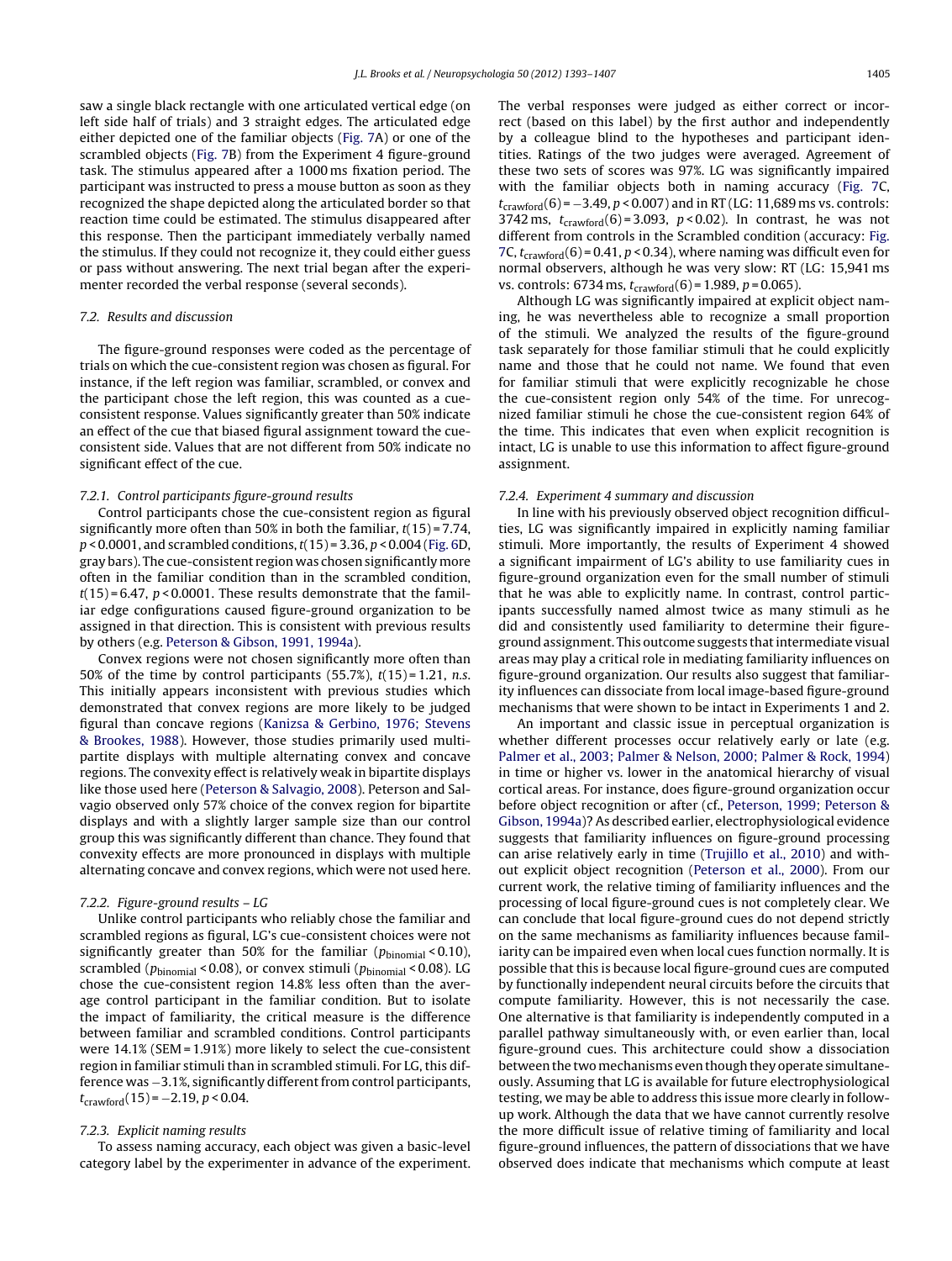<span id="page-13-0"></span>some local figure-ground cues (such as the ERG cues used here) are dissociable from those that compute familiarity influences on figure-ground organization.

# **8. Summary and general discussion**

We tested figure-ground assignment performance by a rare developmental agnosic who has object recognition problems and profoundly deactivated intermediate visual areas in response to visual stimulation, despite apparently normal brain structure. As shown previously with fMRI [\(Gilaie-Dotan](#page-14-0) et [al.,](#page-14-0) [2009\),](#page-14-0) visual responses of his primary visual cortex are relatively normal and higher order visual cortical areas also show positive activation to visual stimulation (although with reduced category selectivity), while retinotopic areas V2/V3 respond abnormally. This unusual case provides an opportunity to test the roles that these intermediate visual areas V2 and V3 may normally play in local, contextual, and familiarity influences on figure-ground assignment. We found that LG was significantly less sensitive to contextual influences on figure-ground organization than control participants. This was true even for very short distances between the figure and contextual inducer. Importantly, his sensitivity to local figureground influence was unimpaired. This suggests that the neural mechanisms responsible for computing figure-ground organization/border ownership based on local information along a contour are functionally dissociable from those mechanisms that incorporate contextual information. This dissociation may, for instance, arise from the use of different grouping circuits for local and contextual figure-ground influences with selective impairment of the contextual mechanism in LG. This is broadly consistent with the proposal that perceptual grouping operates at various different levels throughout visual processing rather than being a single unitary mechanism [\(Palmer](#page-14-0) et [al.,](#page-14-0) [2003\).](#page-14-0) To further test this hypothesis we encourage further work with rare cases such as LG to test other grouping influences in addition to the ones we examined here. LG also failed to show an influence of familiarity on figureground organization. This demonstrates that familiarity influences are mediated by different mechanisms than those based on computing the other local image-based figure-ground cues used in our experiments (edge-region grouping local cue in Experiment 1 and part-familiarity and convexity in Experiment 2).

Previous work with LG has suggested problems with visual integration as the primary dysfunction of the visual perception system. For instance, in a recent study on facial emotion perception, LG was unable to integrate contextual visual information from the rest of the body to inform facial emotion perception (Aviezer et al., 2011). The findings of the current study suggest that LG's contextual integration difficulties may be pervasive, occurring at both lower and higher levels of the perceptual system.

As LG exhibits robust deactivation (compared to baseline) of intermediate visual areas V2 and V3 in response to visual stimulation, it is clear that local figure-ground mechanisms do not depend on the normal function of these areas because local figureground influences were normal in LG. In contrast, it is likely that contextual and familiarity influences on figure-ground organization do depend critically on these areas for normal functioning. Future work on typically developed participants may use transcranial magnetic stimulation or other techniques that disrupt cortical function to test the causal relationship between these brain areas and contextual and familiarity influences on figure-ground organization. Our work also constrains the architecture of computational models of figure-ground organization. These models should contain dissociable mechanisms for local and contextual figure-ground computations in order to be consistent with our observations.

#### **Acknowledgement**

JLB was supported by a British Academy Post-Doctoral Fellowship. SGD was supported by a Marie-Curie post-doctoral IEF fellowship. GR was supported by the Wellcome Trust. SB was supported by NIMH grant R01 MH 64458-09. JD was supported by the Wellcome Trust, MRC, BBSRC, and a Royal Society Anniversary Research Professorship. Professor Jon Driver (last author) died Nov 28, 2011 before the submission of the revised version of the manuscript. Sincere thanks to LG for his patience with our testing.

## **Appendix A. Supplementary data**

Supplementary data associated with this article can be found, in the online version, at [doi:10.1016/j.neuropsychologia.2012.02.024](http://dx.doi.org/10.1016/j.neuropsychologia.2012.02.024).

## **References**

- Albright, T. D., & Stoner, G. R. (2002). Contextual influences on visual processing. Annual Review of Neuroscience. 25. 339-379. processing. Annual Review of Neuroscience, 25, 339-379. doi[:10.1146/annurev.neuro.25.112701.142900](dx.doi.org/10.1146/annurev.neuro.25.112701.142900)
- Anderson, B. L. (2003). Perceptual organization and White's illusion. Perception, 32(3), 269–284.
- Ariel, R., & Sadeh, M. (1996). Congenital visual agnosia and prosopagnosia in a child: A case report. Cortex, 32(2), 221–240.
- Aviezer, H., Hassin, R. R., & Bentin, S. (2011). Impaired integration of emotional faces and affective body context in a rare case of developmental visual agnosia. Cortex, doi[:10.1016/j.cortex.2011.03.005](dx.doi.org/10.1016/j.cortex.2011.03.005)
- Baek, K., & Sajda, P. (2005). Inferring figure-ground using a recurrent integrateand-fire neural circuit. IEEE Transactions on Neural Systems and Rehabilitation Engineering, 13(2), 125–130. doi:[10.1109/TNSRE.2005.847388](dx.doi.org/10.1109/TNSRE.2005.847388)
- Barenholtz, E., & Tarr, M. J. (2009). Figure-ground assignment to a translating contour: A preference for advancing vs. receding motion. Journal of Vision, 9(5), 27. doi[:10.1167/9.5.27,](dx.doi.org/10.1167/9.5.27) 1–9
- Baylis, G. C., & Driver, J. (1995). One-sided edge assignment in vision. 1. Figureground segmentation and attention to objects. Current Directions in Psychological Science, 4(5), 140–146.
- Baylis, G. C., & Driver, J. (2001). Shape-coding in IT cells generalizes over contrast and mirror reversal, but not figure-ground reversal. Nature Neuroscience, 4(9), 937–942. doi[:10.1038/nn0901-937](dx.doi.org/10.1038/nn0901-937)
- Benton, A. L., Sivan, A. B., Hamsher, K., Varney, N., & Spreen, O. (1983). Contribution to neuropsychological assessment. New York: Oxford University Press.
- Brooks, J. L., & Driver, J. (2010). Grouping puts figure-ground assignment in context by constraining propagation of edge assignment. Attention, Perception & Psychophysics, 72(4), 1053–1069. doi:[10.3758/APP.72.4.1053](dx.doi.org/10.3758/APP.72.4.1053)
- Burge, J., Fowlkes, C. C., & Banks, M. S. (2010). Natural-scene statistics predict how the figure-ground cue of convexity affects human depth perception. The Journal of Neuroscience, 30(21), 7269–7280. doi[:10.1523/JNEUROSCI.5551-09.2010](dx.doi.org/10.1523/JNEUROSCI.5551-09.2010)
- Burge, Peterson, J., & Palmer, M. A. (2005). Ordinal configural cues combine with metric disparity in depth perception. Journal of Vision, 5(6), 534–542.
- Craft, E., Schütze, H., Niebur, E., & von der Heydt, R. (2007). A neural model of figure-ground organization. Journal of neurophysiology, 97(6), 4310–4326. doi[:10.1152/jn.00203.2007](dx.doi.org/10.1152/jn.00203.2007)
- Crawford, J. R., & Howell, D. C. (1998). Comparing an individual's test score against norms derived from small samples. The Clinical Neuropsychologist, 12(4), 482–486. doi[:10.1076/clin.12.4.482.7241](dx.doi.org/10.1076/clin.12.4.482.7241)
- Crawford, J. R., Garthwaite, P. H., & Howell, D. C. (2009). On comparing a single case with a control sample:An alternative perspective. Neuropsychologia, 47(13), 2690–2695. doi[:10.1016/j.neuropsychologia.2009.04.011](dx.doi.org/10.1016/j.neuropsychologia.2009.04.011)
- Driver, J., & Baylis, G. C. (1996). Edge-assignment and figure-ground segmentation in short-term visual matching. Cognitive Psychology, 31(3), 248–306. doi[:10.1006/cogp.1996.0018](dx.doi.org/10.1006/cogp.1996.0018)
- Duchaine, B., & Nakayama, K. (2006). The cambridge face memory test: Results for neurologically intact individuals and an investigation of its validity using inverted face stimuli and prosopagnosic participants. Neuropsychologia, 44(4), 576–585. doi[:10.1016/j.neuropsychologia.2005.07.001](dx.doi.org/10.1016/j.neuropsychologia.2005.07.001)
- Fang, F., Boyaci, H., & Kersten, D.(2009). Border ownership selectivity in human early visual cortex and its modulation by attention. The Journal of Neuroscience, 29(2), 460–465. doi[:10.1523/JNEUROSCI.4628-08.2009](dx.doi.org/10.1523/JNEUROSCI.4628-08.2009)
- Fang, F., Kersten, D., & Murray, S. O. (2008). Perceptual grouping and inverse fMRI activity patterns in human visual cortex. Journal of Vision, 8(7), 2. doi[:10.1167/8.7.2,](dx.doi.org/10.1167/8.7.2) 1–9
- Gibson, B. S., & Peterson, M. A. (1994). Does orientation-independent object recognition precede orientation-dependent recognition? Evidence from a cuing paradigm. Journal of Experimental Psychology: Human Perception and Performance, 20(2), 299–316.
- Gilaie-Dotan, S., Bentin, S., Harel, M., Rees, G., & Saygin, A. P. (2011). Normal form from biological motion despite impaired ventral stream function. Neuropsychologia, 49(5), 1033–1043. doi[:10.1016/j.neuropsychologia.2011.01.009](dx.doi.org/10.1016/j.neuropsychologia.2011.01.009)